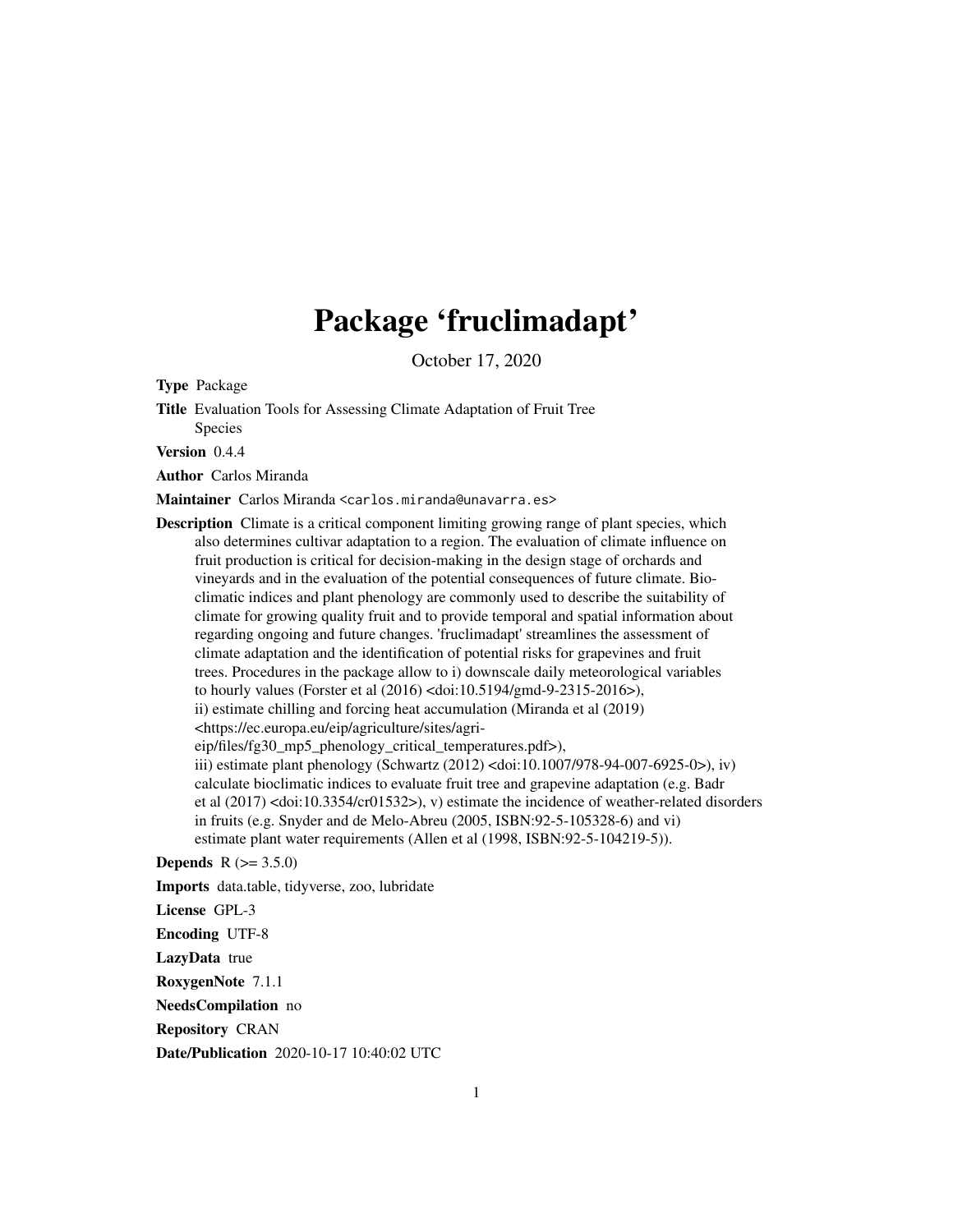## <span id="page-1-0"></span>R topics documented:

|       |                                                                                                                 | $\overline{2}$ |
|-------|-----------------------------------------------------------------------------------------------------------------|----------------|
|       | bioclim_hydrotherm $\ldots \ldots \ldots \ldots \ldots \ldots \ldots \ldots \ldots \ldots \ldots \ldots \ldots$ | -3             |
|       |                                                                                                                 | $\overline{5}$ |
|       |                                                                                                                 | 6              |
|       |                                                                                                                 | $\overline{7}$ |
|       |                                                                                                                 | 9              |
|       |                                                                                                                 | 10             |
|       |                                                                                                                 | $-11$          |
|       |                                                                                                                 | -12            |
|       |                                                                                                                 | 13             |
|       |                                                                                                                 | -14            |
|       |                                                                                                                 | -15            |
|       |                                                                                                                 |                |
|       |                                                                                                                 |                |
|       |                                                                                                                 |                |
|       |                                                                                                                 | -19            |
|       |                                                                                                                 |                |
|       |                                                                                                                 |                |
|       |                                                                                                                 |                |
|       |                                                                                                                 |                |
|       |                                                                                                                 |                |
|       |                                                                                                                 |                |
|       |                                                                                                                 |                |
|       |                                                                                                                 |                |
|       |                                                                                                                 | 29             |
|       |                                                                                                                 | 31             |
|       |                                                                                                                 |                |
|       |                                                                                                                 |                |
|       |                                                                                                                 |                |
| Index |                                                                                                                 | 36             |
|       |                                                                                                                 |                |

Bigtop\_reqs *Chill and heat requirements for Big Top nectarine*

### Description

Chill and forcing heat requirements for the phenological stages between 'bud swelling' (B, 51 in Baggliolini and BBCH scales, respectively) and 'ovary surrounded by dying sepal crown' (I, 72) in Big Top nectarine. For use in combination with the example dataset Tudela\_DW.

#### Usage

data("Bigtop\_reqs")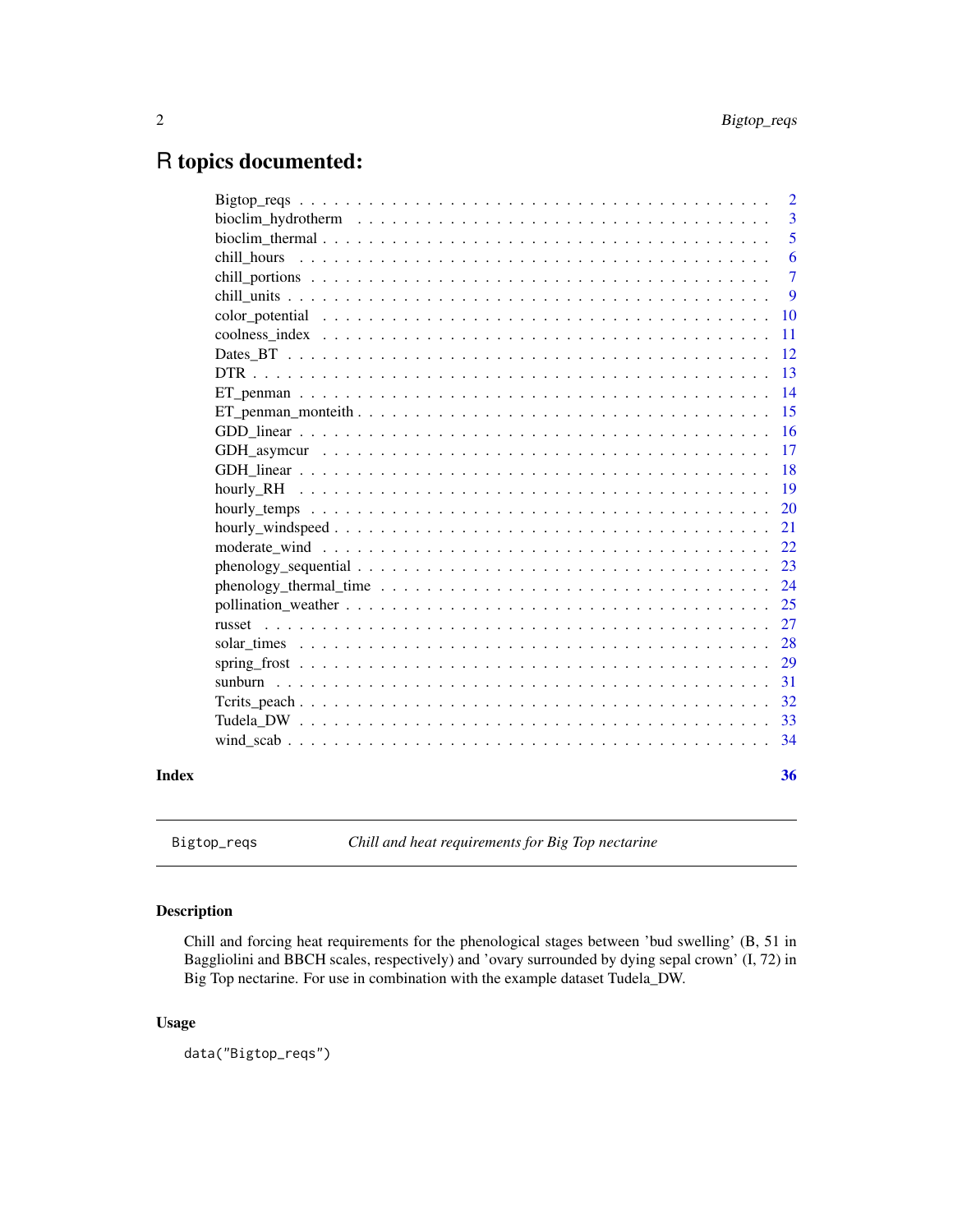#### <span id="page-2-0"></span>Format

A data frame with 7 observations on the following 2 variables.

Creq a numeric vector, chill portions

Freq a numeric vector, forcing heat as growing degree hours

#### Details

Chill requirements are in chill portions, starting chill accummulation on 1 november (day of year 305), forcing heat is as growing degree hours calculated with linear method with a base temperature of 4.7 C and no optimal and upper critical thresholds.

#### Source

Miranda C, Santesteban LG and Royo JB. 2013. Evaluation and fitting of models for determining peach phenological stages at a regional scale. Agric Forest Meteorol 178-179: 129-139.

| bioclim_hydrotherm | Calculation of hydrothermal viticultural indices (Branas, Dryness In- |
|--------------------|-----------------------------------------------------------------------|
|                    | dex)                                                                  |

#### Description

This function calculates the hydrotermic index of Branas, Bernon and Levandoux (BBLI, Branas et al 1946) and the Dryness index (Riou et al 1994).

#### Usage

bioclim\_hydrotherm(climdata, lat, elev)

#### Arguments

| climdata | a data frame with daily weather data, including temperature Required columns<br>are Year, Month, Day, Tmax, Tmin and Prec. Optional columns are RHmax,<br>RHmin, Rad and u2med. |
|----------|---------------------------------------------------------------------------------------------------------------------------------------------------------------------------------|
| lat      | the latitude of the site, in decimal degrees. Use positive values for Northern<br>latitudes and negatives for Southern.                                                         |
| elev     | the elevation of the site, in meters above sea level.                                                                                                                           |

#### Details

The BBLI takes into account the influence of both temperature and precipitation on grape yield and wine quality. This index is the sum of the products of monthly mean temperature (Tmean, in Celsius) and monthly accumulated precipitation amount (Prec,in mm) during the April to September season (Northern Hemisphere) or October to February (Southern Hemisphere).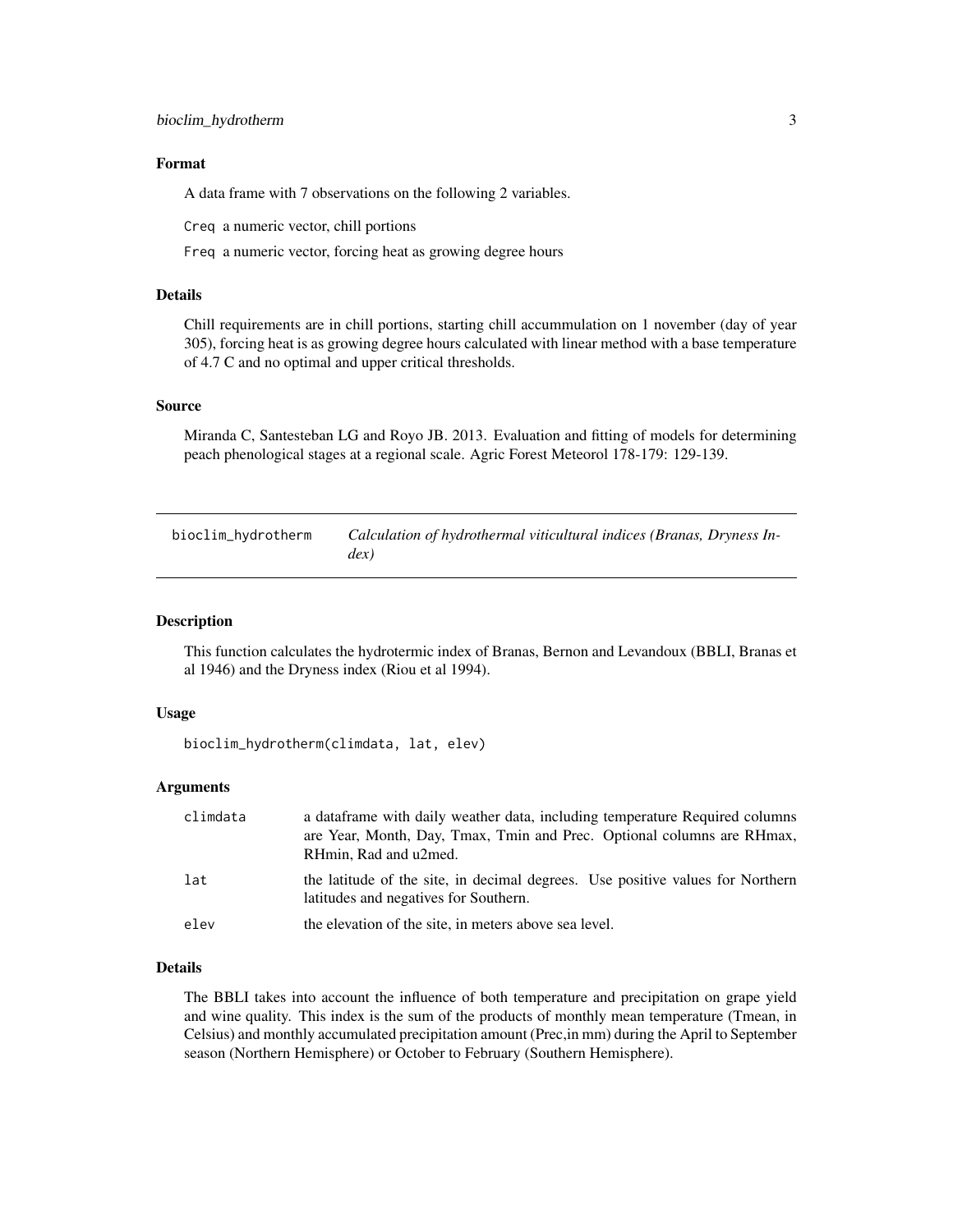The Dryness index (DI) is measured based on an adaptation of the potential water balance of the soil index of Riou (Riou et al., 1994), developed specially for vineyard use. It enables the characterization of the water component of the climate in a grape-growing region, taking into account the climatic demand of a standard vineyard, evaporation from bare soil, rainfall without deduction for surface runoff or drainage. It indicates the potential water availability in the soil, related to the level of dryness in a region (Tonietto and Carbonneau, 2004). The index uses potential evapotranspiration calculated here with the Penman Monteith method.

Minimum data requirements to calculate the indices are daily temperatures (maximum and minimum temperatures, Tmax and Tmin) and rainfall (l m-2), whereas relative humidity (RHmax and RHmin,  $\%$ ), solar radiation (Rad, MJ m-2 day-1) and mean wind speed at 2m height (u2med,m s-1) are optional. If missing, the function integrates FAO56 (Allen et al 1998) estimations for solar radiation and vapor pressure (air humidity) from daily temperatures. If there is no information available on wind speed, the function assumes a constant value of 2 m s-1.

#### Value

dataframe with the values of the indices for each season in the climdata file.

#### Author(s)

Carlos Miranda, <carlos.miranda@unavarra.es>

#### References

Allen RG, Pereira LS, Raes D, Smith M. 1998. Crop evapotranspiration. Guidelines for computing crop water requirements. FAO Irrigation and drainage paper 56. Food and Agriculture Organization of the United Nations Branas J, Bernon G, Levadoux L. 1946. Elements de Viticulture Generale. Imp. Dehan, Bordeaux Riou C, Carbonneau A, Becker N, Caló A, Costacurta A, Castro R, Pinto PA, Carneiro LC, Lopes C, Climaco P, Panagiotou MM, Sotes V,Beaumond HC, Burril A, Maes J, Vossen P. 1994. Le determinisme climatique de la maturation du raisin: application au zonage de la teneur em sucre dans la communaute europenne. Office des Publications Officielles des Communautes Europennes: Luxembourg, 322pp.

Tonietto J, Carbonneau A. 2004. A multicriteria climatic classification system for grape-growing regions worldwide. Agricultural and Forest Meteorology, 124:81-97.

#### Examples

```
# Select the appropiate columns from a larger dataset with date information
# in Year, Month, Day format, define the values for the parameters latitude
# and elevation and estimate the hydrotermal indices on each year in the series.
library(tidyverse)
Weather <- Tudela_DW %>%
   select(Year, Month, Day, Tmax, Tmin, Prec, RHmax, RHmin, Rad, u2med)
elevation <- 314
latitude <- 42.13132
Tudela_BHI <- bioclim_hydrotherm(Weather, latitude, elevation)
```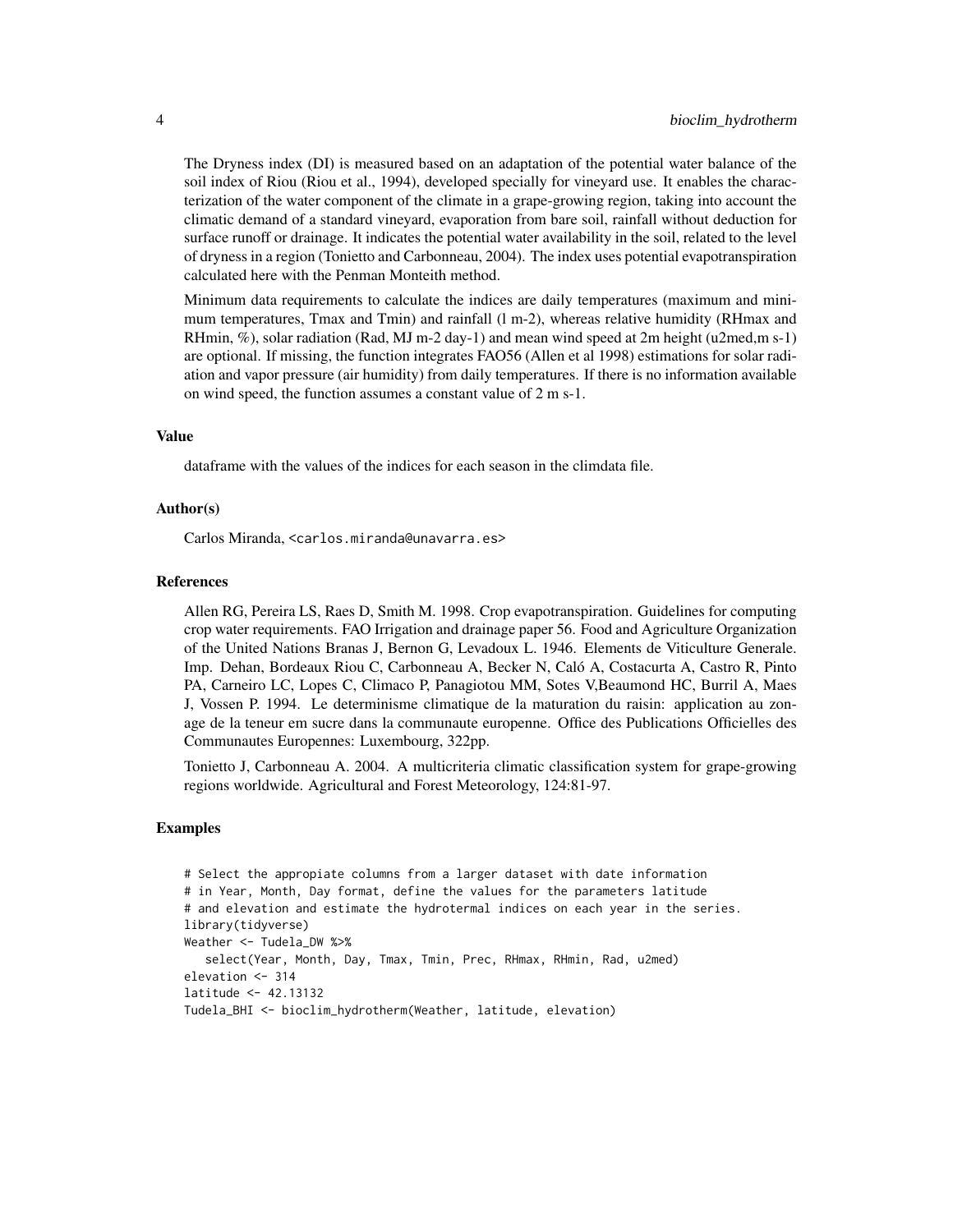#### <span id="page-4-0"></span>**Description**

This function calculates the Growing Season Average Temperature (GST), the Heliothermal Index (HI) of Huglin, the Winkler (WI) index, the Biologically Effective Degree Day (BEDD) index and the Cool Night (CI) index.

#### Usage

bioclim\_thermal(climdata, lat)

#### Arguments

| climdata | a data frame with daily maximum and minimum temperatures. Must contain the<br>columns Year, Month, Day, Tmax, Tmin.     |
|----------|-------------------------------------------------------------------------------------------------------------------------|
| lat      | the latitude of the site, in decimal degrees. Use positive values for Northern<br>latitudes and negatives for Southern. |

#### Details

GST index correlates broadly to the maturity potential for grape cultivars grown across many wine regions and provides the basis for zoning viticultural areas in both hemispheres (Hall and Jones, 2009). It is calculated by taking the average of the growing season (April-October in Northern hemisphere, October -April in Southern hemisphere).

HI (Huglin, 1978) is a bioclimatic heat index for viticulture regions using heliothermic potential, which calculates the temperature sum above 10°C from April until September (Northern hemisphere) or from October until March (Southern hem.). The index takes into consideration daily maximum and average temperature, and slightly modifies the calculated total using the latitude of the location.

WI index (Amerine and Winkler, 1944), also known as growing degree days (GDD) classifies regions based on the accumulation of heat summation units by adding up hours above 10ºC during the growing season.

BEDD index (Gladstones, 1992) is another variant on calculating heat summation which incorporates upper and lower temperature thresholds (accounts for heat accumulation between 10 and 19ºC) and a day length correction similar to HI.

CI index (Tonietto, 1999) takes into account the minimum temperature during grape maturation, which is normally the average minimum air temperature in September/March (Northern or Southern hemispheres, respectively).

#### Value

data frame with the values of the indices. It contains the columns Year, CI, GST, BEDD, HI, WI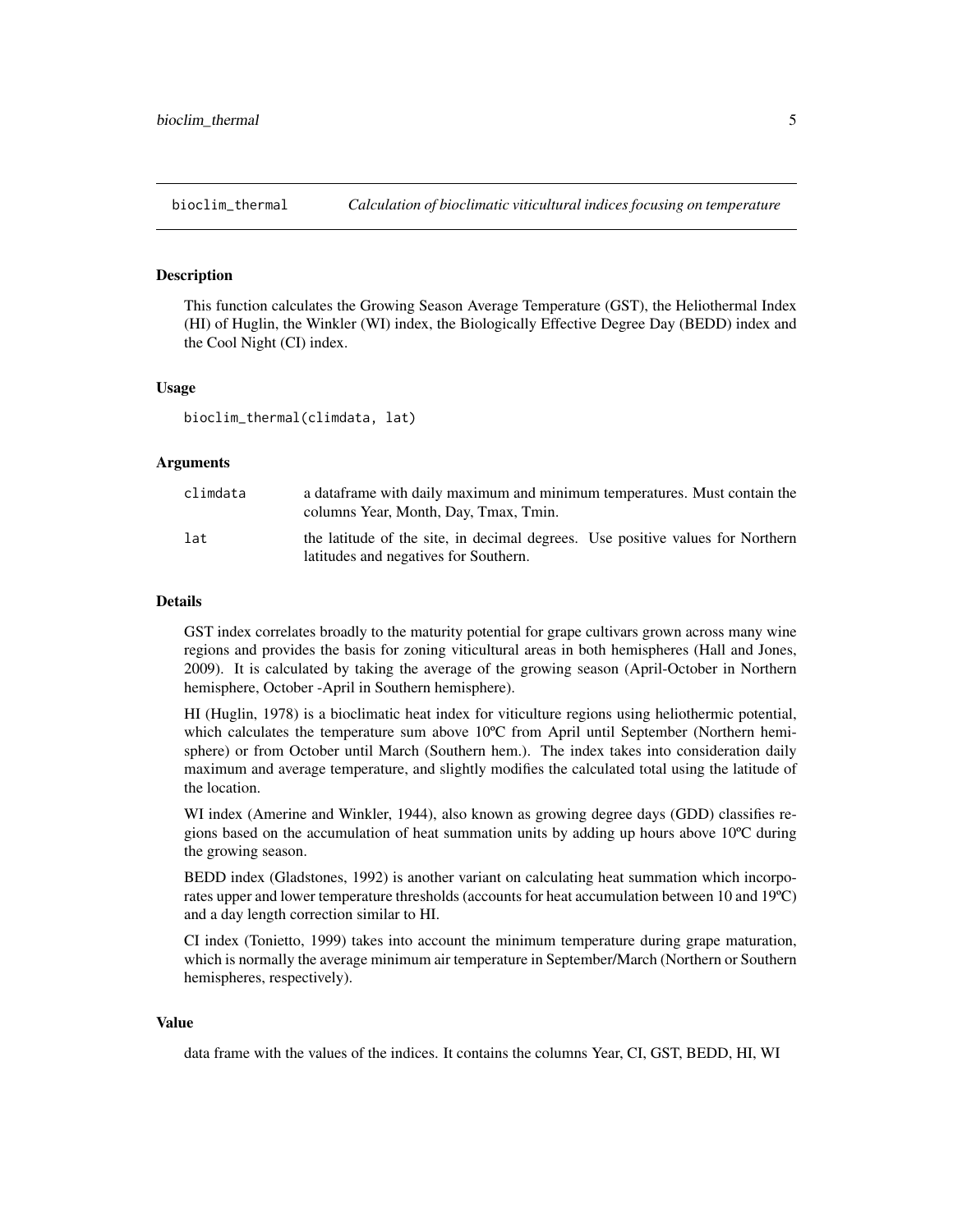#### <span id="page-5-0"></span>Author(s)

Carlos Miranda, <carlos.miranda@unavarra.es>

#### References

Amerine MA and Winkler AJ. 1944. Composition and quality of musts and wines of California grapes. Hilgardia 15: 493-675.

Gladstones J. 1992. Viticulture and environment. Winetitles, Adelaide, Australia

Hall A., Jones GV. 2009. Effect of potential atmospheric warming on temperature-based indices describing Australian winegrape growing conditions. Aust J Grape Wine Res 15. 97-119.

Huglin P. 1978. Noveau mode d'evaluation des possibilites héliothermiques d'un milieu viticole. In: Proceedings of the Symposium International sur l'ecologie de la Vigne. Ministére de l'Agriculture et de l'Industrie Alimentaire, Contança pp 89-98.

Tonietto J. 1999. Les macroclimats viticoles mondiaux et l'influence du mésoclimat sur la typicité de la Syrah et du Muscat de Hambourg dans le sud de la France: methodologie de carácterisation. Thése Doctorat. Ecole Nationale Supérieure Agronomique, Montpellier, 233pp.

#### Examples

```
# Select the appropiate columns from a larger dataset with date information
# in Year, Month, Day format, and estimate indices on each year in the series.
library(tidyverse)
Weather <- Tudela_DW %>%
   select(Year, Month, Day, Tmax, Tmin)
latitude <- 42.13132
Tudela_BTI <- bioclim_thermal(Weather, latitude)
```
chill\_hours *Calculation of chill hours from hourly temperature data (Weinberger model)*

#### **Description**

The function calculates chill hours using the Weinberger (1950), or 0-7.2ºC method. Sums chill hours over winter, with one chill hour accumulated for hourly temperatures between 0 and 7.2°C. This is a classic method but highly inefficient, particularly for warm regions and in climate change scenarios, as it disregards temperature ranges that are now known to contribute to the fulfilment of chilling requirements. For that reason, its use is not recommended, it is offered only for educational purposes (i.e. comparison of model performance) and compatibility with older bibliography.

#### Usage

```
chill_hours(climdata, Start)
```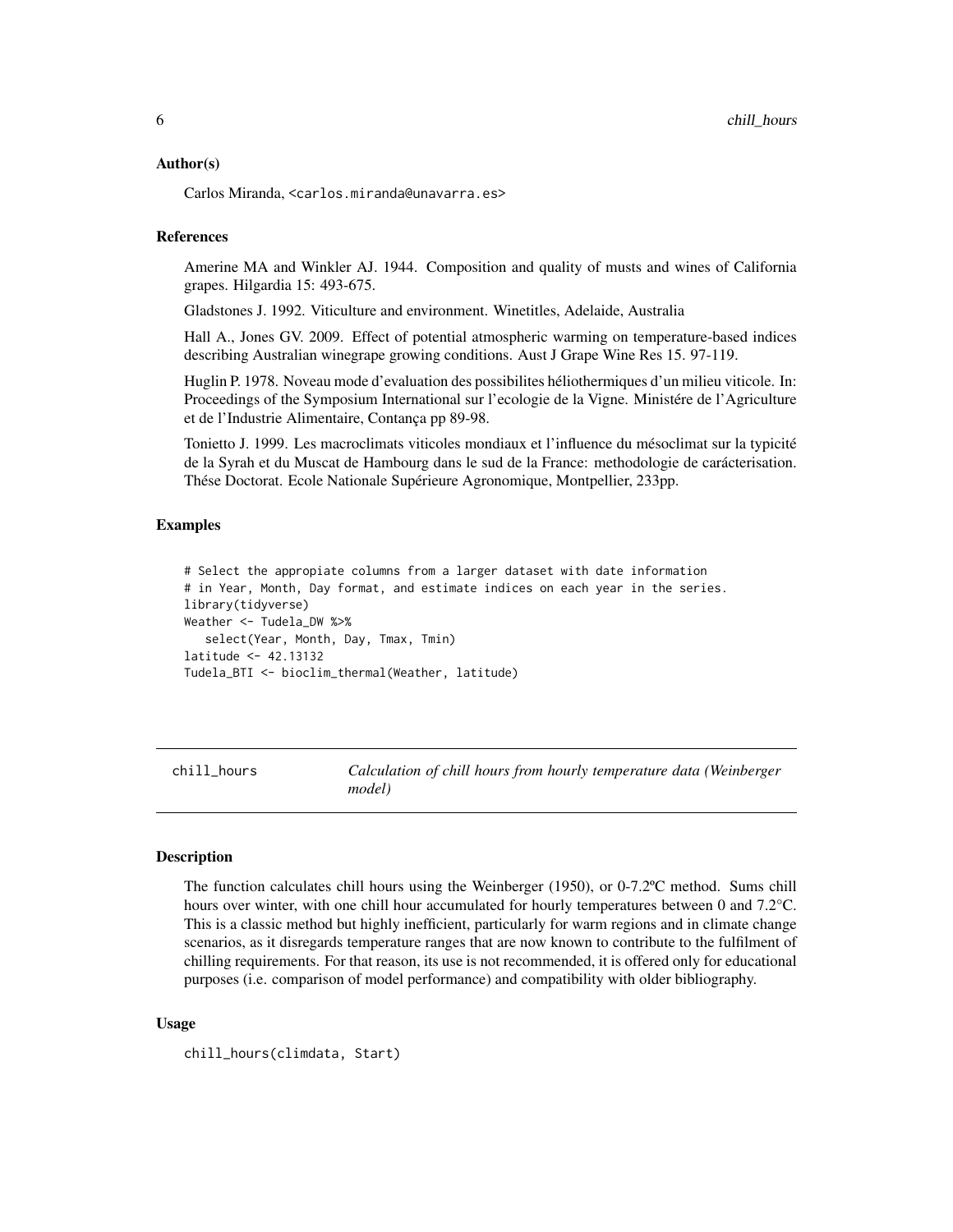#### <span id="page-6-0"></span>chill\_portions 7

#### **Arguments**

| climdata | a dataframe with hourly temperature data. It must contain the columns Year,<br>Month, Day, DOY, Hour, Temp. |
|----------|-------------------------------------------------------------------------------------------------------------|
| Start    | parameter indicating the day of the year when chill accumulation is supposed to<br>start.                   |

#### Value

dataframe with the chill accumulated for all the seasons in the dataset. Seasons begin at the start date and end the day before the start date of the following year. It contains the columns Year, Month, Day, DOY and Chill.

#### Author(s)

Carlos Miranda, <carlos.miranda@unavarra.es>

#### References

Weinberger JH, 1950. Chilling requirements of peach varieties. Proc Am Soc Hortic Sci 56, 122- 128.

#### Examples

```
# Generate hourly temperatures
library(tidyverse)
library(lubridate)
Tudela_HT <- hourly_temps(Tudela_DW,42.13132)
# Calculate chill as chill hours, starting on DOY 305
Chill_h <- chill_hours(Tudela_HT,305)
```
chill\_portions *Calculation of chill portions from hourly temperature data (Dynamic model)*

#### **Description**

The function calculates chill portions according to the Dynamic model proposed by Fishman et al. (1987a,b), using the formulas extracted by Luedeling et al (2009) from functions produced by Erez and Fishman (1990), available at the University of California, Agriculture and Natural Resources (UC ANR) website http://ucanr.edu/sites/fruittree/files/49319.xls. To date, chill portions is the best existing model for most growing regions, so chill fulfilment should be calculated preferably using this method, especially when transferring varieties from one region to another, or in studies on climate change.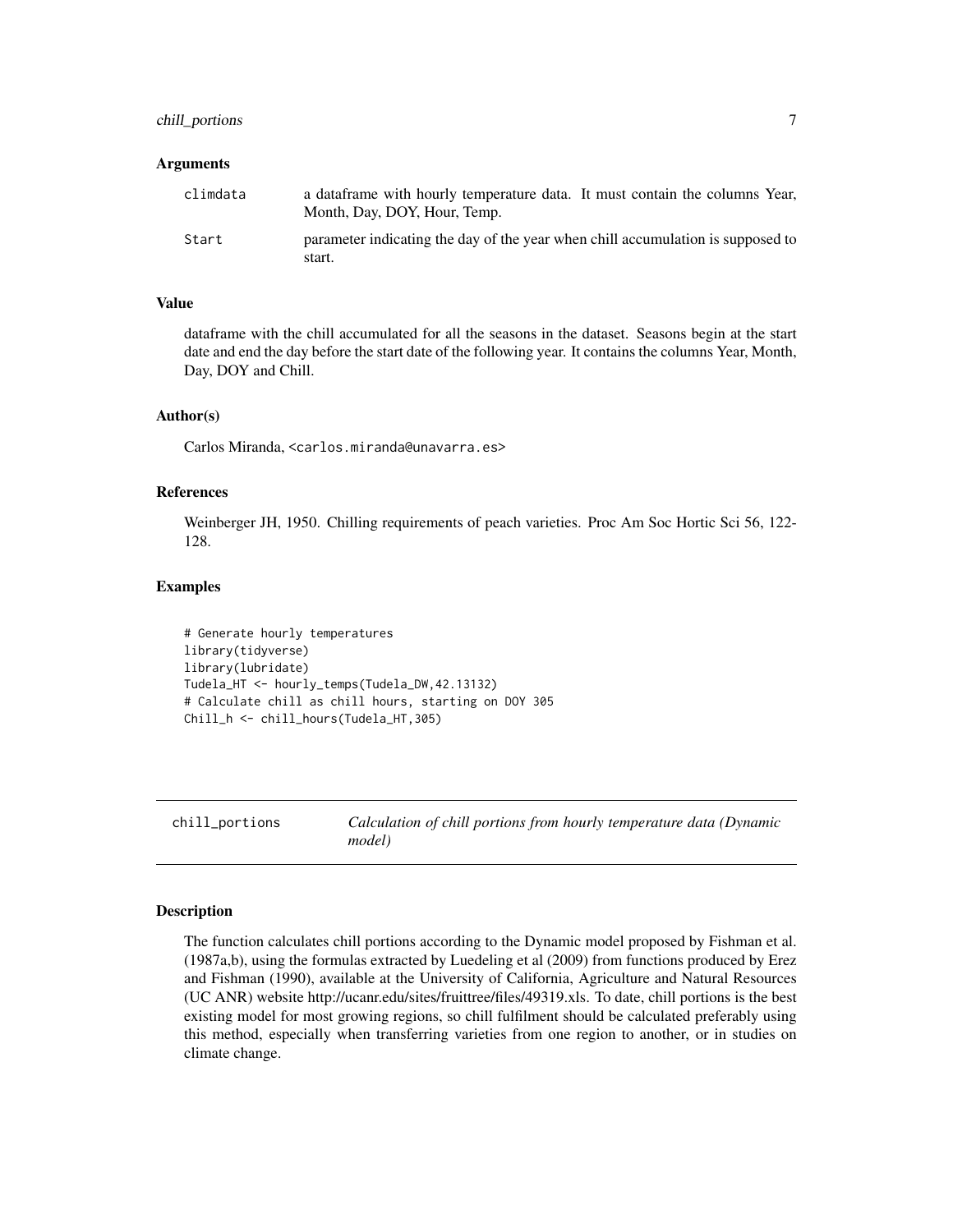#### Usage

chill\_portions(climdata, Start)

#### Arguments

| climdata | a data frame with hourly temperature data. It must contain the columns Year,<br>Month, Day, DOY, Temp. |
|----------|--------------------------------------------------------------------------------------------------------|
| Start    | parameter indicating the day of the year when chill accumulation is supposed to<br>start.              |

#### Value

dataframe with the chill accumulated for all the seasons in the dataset. Seasons begin at the start date and end the day before the start date of the following year. It contains the columns Year, Month, Day, DOY, Chill

#### Author(s)

Carlos Miranda, <carlos.miranda@unavarra.es>

#### References

Erez A, Fishman S, Linsley-Noakes GC and Allan P, 1990. The dynamic model for rest completion in peach buds. Acta Horticulturae 276, 165-174.

Fishman S, Erez A and Couvillon GA, 1987a. The temperature dependence of dormancy breaking in plants - computer simulation of processes studied under controlled temperatures. Journal of Theoretical Biology 126, 309-321.

Fishman S, Erez A and Couvillon GA, 1987b. The temperature dependence of dormancy breaking in plants - mathematical analysis of a two-step model involving a cooperative transition. Journal of Theoretical Biology 124, 473-483.

Luedeling E, Zhang M, Luedeling V and Girvetz EH, 2009. Sensitivity of winter chill models for fruit and nut trees to climatic changes expected in California's Central Valley. Agriculture, Ecosystems and Environment 133, 23-31.

#### Examples

```
# Generate hourly temperatures
library(tidyverse)
library(lubridate)
Tudela_HT <- hourly_temps(Tudela_DW,42.13132)
# Calculate chill as chill portions, starting on DOY 305
Chill_p <- chill_portions(Tudela_HT,305)
```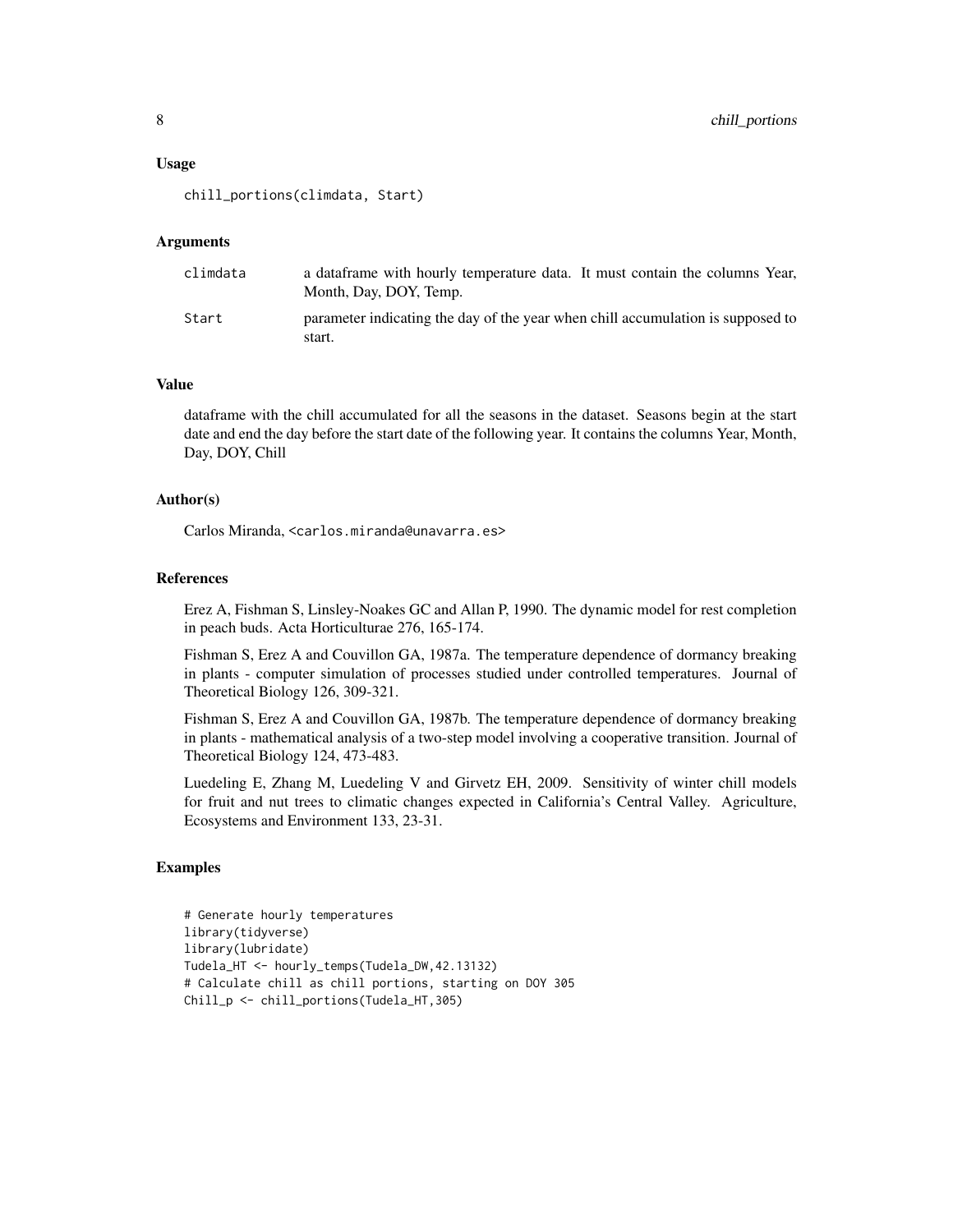<span id="page-8-0"></span>

#### Description

The function calculates chill units using the Utah model (Richardson et al, 1974). This model is characterized by differential weighting of temperature ranges, including negative weights for temperatures above 15.9°C. This model recognizes that different temperatures vary in effectiveness in accumulating chill as well as a negative influence of high temperatures on previously accumulated chill. Chill Units (Utah or Anderson model) perform better than chill hours for a wider range of climates, and it could be considered as the 'reference' method nowadays, but it is ill-suited for warm or Mediterranean conditions. To date, Chill portions is the best existing model for most growing regions, so chill fulfilment should preferably be calculated using that method, especially when transferring varieties from one region to another, or in studies on climate change.

#### Usage

```
chill_units(climdata, Start)
```
#### Arguments

| climdata | a data frame with hourly temperature data. It must contain the columns Year,<br>Month, Day, DOY, Temp. |
|----------|--------------------------------------------------------------------------------------------------------|
| Start    | parameter indicating the day of the year when chill accumulation is supposed to<br>start.              |

#### Value

dataframe with the chill accumulated for all the seasons in the dataset. Seasons begin at the start date and end the day before the start date of the following year. It contains the columns Year, Month, Day, DOY, Chill

#### Author(s)

Carlos Miranda, <carlos.miranda@unavarra.es>

#### References

Richardson EA, Seeley SD and Walker DR, 1974. A model for estimating the completion of rest for Redhaven and Elberta peach trees. HortScience 9, 331-332.

#### Examples

```
# Generate hourly temperatures
library(tidyverse)
library(lubridate)
Tudela_HT <- hourly_temps(Tudela_DW,42.13132)
```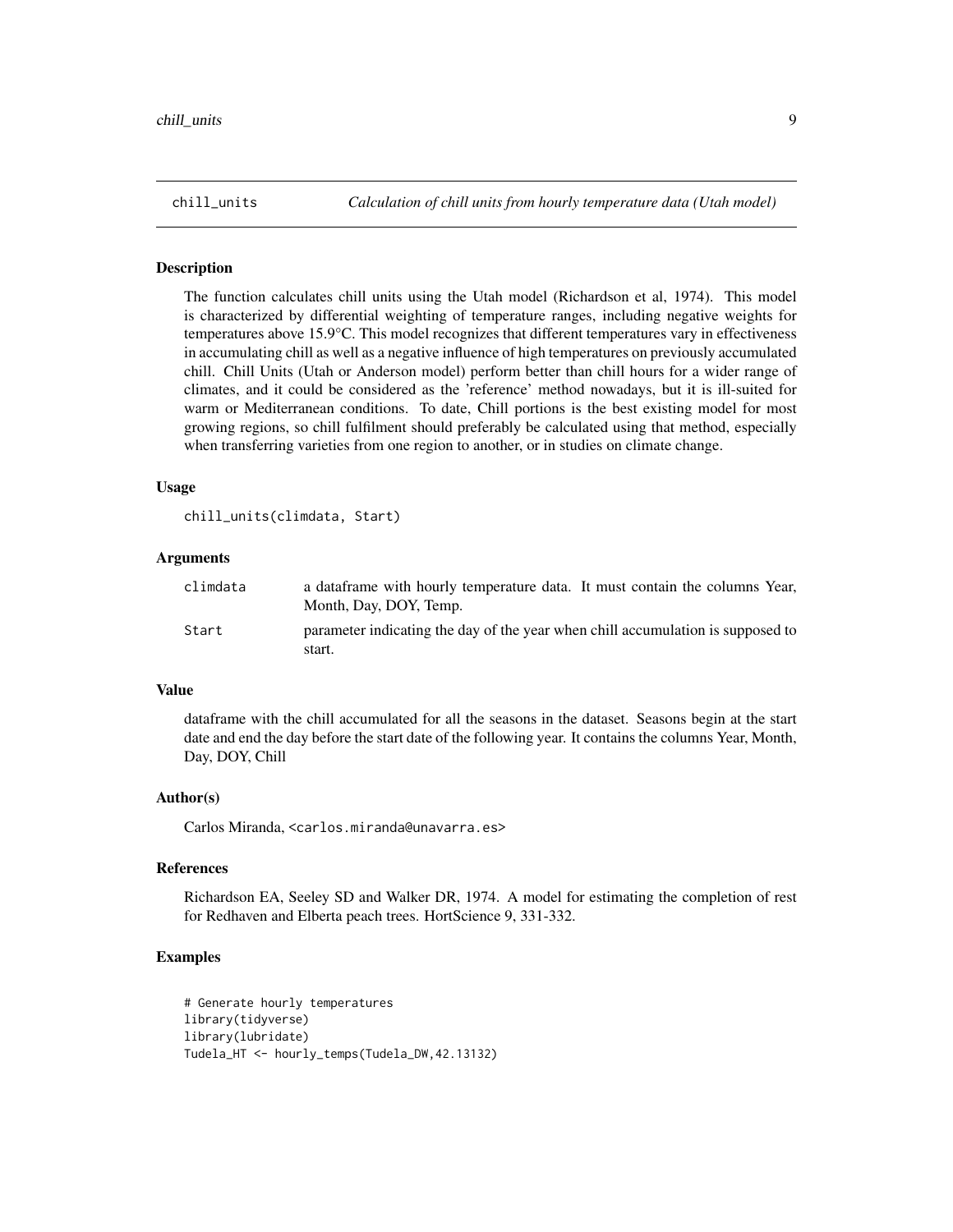```
# Calculate chill as chill units, starting on DOY 305
Chill_u <- chill_units(Tudela_HT,305)
```
color\_potential *Evaluation of weather conditions for anthocyanin formation in apple skin*

#### **Description**

This function estimates the number of days that can be considered as highly favorable or unfavorable for anthocyanin accumulation in the skin of red apple cultivars during a user defined pre-harvest period (30 days by default). A highly favorable day (Cool day) is considered when the daily maximum temperature is below 26ºC, a highly unfavorable day (Hot day) when the minimum temperature is above 20ºC (Lin-Wang et al, 2011). The average of maximum and minimum temperatures during the same period is also provided. The function allows testing for several harvest dates.

#### Usage

color\_potential(climdata, harvest, span = 30)

#### Arguments

| climdata | a data frame with daily maximum and minimum temperatures. Must contain the<br>columns Year, Month, Day, Tmax, Tmin. |
|----------|---------------------------------------------------------------------------------------------------------------------|
| harvest  | a vector with expected harvest days (expressed as day of the year)                                                  |
| span     | the period (in days) before harvest that will be analyzed. By default, this param-<br>eter is set in 30 days.       |

#### Value

dataframe with the number of highly favorable (Cool\_d) and unfavorable (Hot\_d) days for apple red color, as well as the average of the maximum (Tmax\_avg) and minimum (Tmin\_avg) temperatures for each year (Year) in the series during the 30 days previous to each harvest date (Day\_h) provided.

#### Author(s)

Carlos Miranda, <carlos.miranda@unavarra.es>

### References

Lin-Wang K, Micheletti D et al, 2011. High temperature reduces apple fruit colour via modulation of the anthocyanin regulatory complex. Plant, Cell and Environment 34, 1176-1190.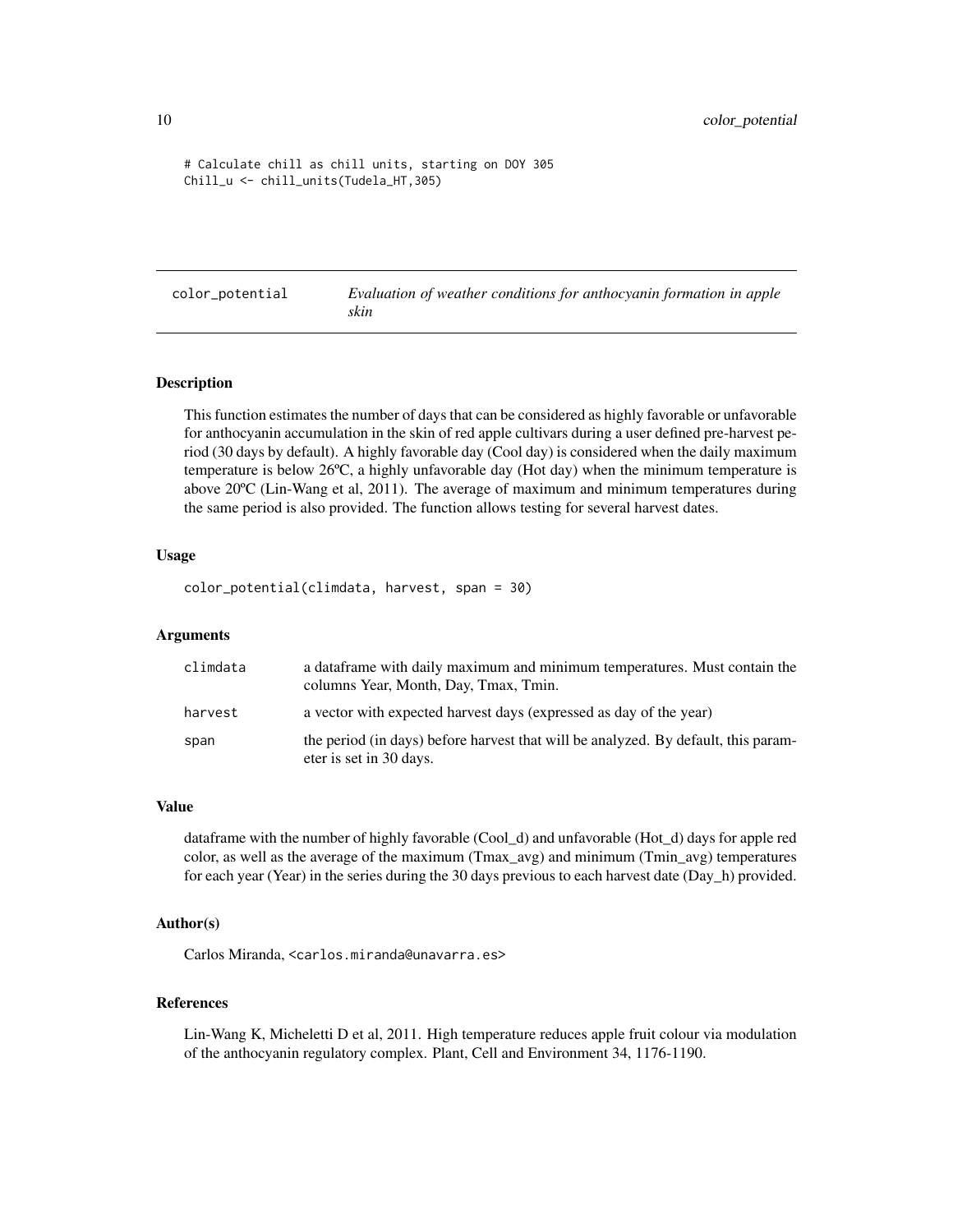#### <span id="page-10-0"></span>coolness\_index 11

#### Examples

```
# Select the appropiate columns from Tudela_DW example dataset, create
# a vector or harvest dates and estimate the number favorable and
# unfavorable days on each year in the dataset.
library(tidyverse)
Weather <- Tudela_DW %>%
   select(Year, Month, Day, Tmax, Tmin)
harvest <- c(225, 250, 275)
Color_assess <- color_potential(Weather, harvest)
```
coolness\_index *Calculation of night coolness index*

#### Description

This function calculates a night coolness index based in the Cool Night index of Tonietto (1999). Instead of calculating the mean of minimum temperatures in September/March (Northern or Southern hemispheres, respectively), this function allows to define the harvest date and the number of days that will be analyzed (by default, 30 days), and calculates the mean of minimum temperatures in the in the specified period of days before harvest. The function allows testing for several harvest dates simultaneously.

#### Usage

```
coolness_index(climdata, harvest, span = 30)
```
#### Arguments

| climdata | a data frame with daily maximum and minimum temperatures. Must contain the<br>columns Year, Month, Day, Tmax, Tmin. |
|----------|---------------------------------------------------------------------------------------------------------------------|
| harvest  | a vector with expected harvest days (expressed as day of the year)                                                  |
| span     | the period (in days) before harvest that will be analyzed. By default, this param-<br>eter is set in 30 days.       |

#### Value

dataframe with the values of the indices. It contains the columns Year, Harvest, Coolness

#### Author(s)

Carlos Miranda, <carlos.miranda@unavarra.es>

#### References

Tonietto J. 1999. Les macroclimats viticoles mondiaux et l'influence du mésoclimat sur la typicité de la Syrah et du Muscat de Hambourg dans le sud de la France: methodologie de carácterisation. Thése Doctorat. Ecole Nationale Supérieure Agronomique, Montpellier, 233pp.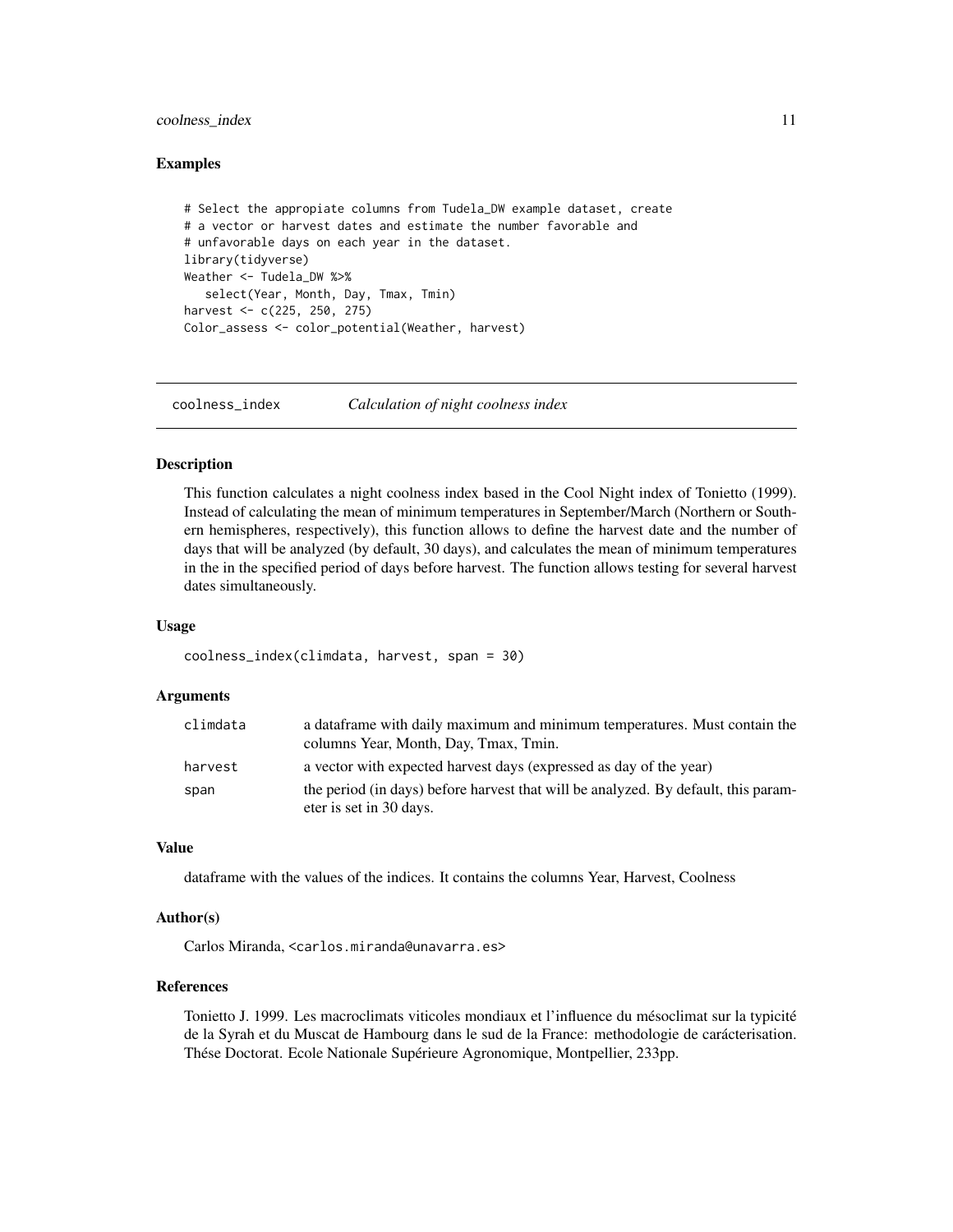#### <span id="page-11-0"></span>Examples

```
# Select the appropiate columns from the Tudela_DW example dataset,
# create a vector or harvest dates and estimate the coolness index
# for the 30 days prior to harvest on each year in the dataset.
library(tidyverse)
Weather <- Tudela_DW %>%
   select(Year, Month, Day, Tmax, Tmin)
harvest <- c(225, 250, 275)
coolness <- coolness_index(Weather, harvest)
```
Dates\_BT *Example phenological dates for Big Top nectarine in Tudela*

#### Description

Estimated dates (as day of the year, DOY) for bloom, early fruit growth stages and harvest for Big Top Nectarine in Tudela (2001-2010). Dates have been estimated using the functions included in this package.

#### Usage

data("Dates\_BT")

#### Format

A data frame with 10 observations on the following 6 variables.

Year a numeric vector, the year of the observation

sbloom a numeric vector, beggining of bloom as DOY

ebloom a numeric vector, end of bloom as DOY

Start\_ing a numeric vector, beggining of early growth stage as DOY

End\_ing a numeric vector, end of early growth stage as DOY

Harvest a numeric vector, harvest date as DOY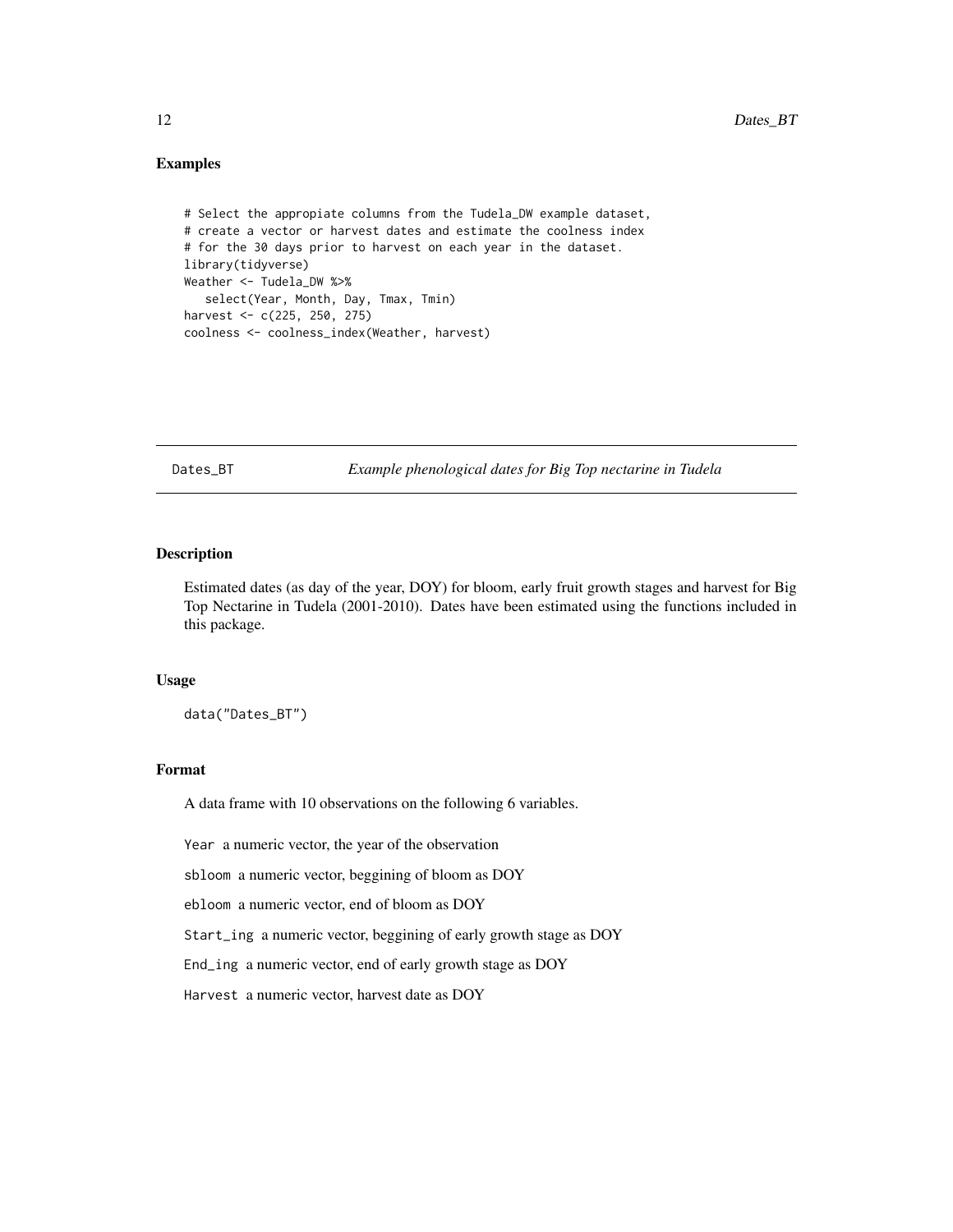#### <span id="page-12-0"></span>Description

This function calculates the mean diurnal temperature range (DTR) for a custom period. Mean DTR is obtained by subtracting the daily minimum temperature (Tmin) from daily maximum temperature (Tmax) and then averaged for the period defined by the user, provided as the initial (init) and end (end) date expressed as days of the year. The function requires the initial and end dates to be in the same year.

#### Usage

DTR(climdata, init\_d, end\_d)

#### Arguments

| climdata | a data frame with daily maximum and minimum temperatures. Must contain the<br>columns Year, Month, Day, Tmax, Tmin. |
|----------|---------------------------------------------------------------------------------------------------------------------|
| init d   | the initial date (as day of the year) of the evaluation period                                                      |
| end_d    | the end date (as day of the year) of the evaluation period                                                          |

#### Value

dataframe with the value of DTR for each year in the series. It contains the columns Year, First\_d, Last\_d, DTR

#### Author(s)

Carlos Miranda, <carlos.miranda@unavarra.es>

#### Examples

```
# Select the appropiate columns from the Tudela_DW example dataset,
# and estimate the mean DTR for July on each year in the dataset.
library(tidyverse)
Weather <- Tudela_DW %>%
   select(Year, Month, Day, Tmax, Tmin)
DTR_July <- DTR(Weather, 182, 212)
```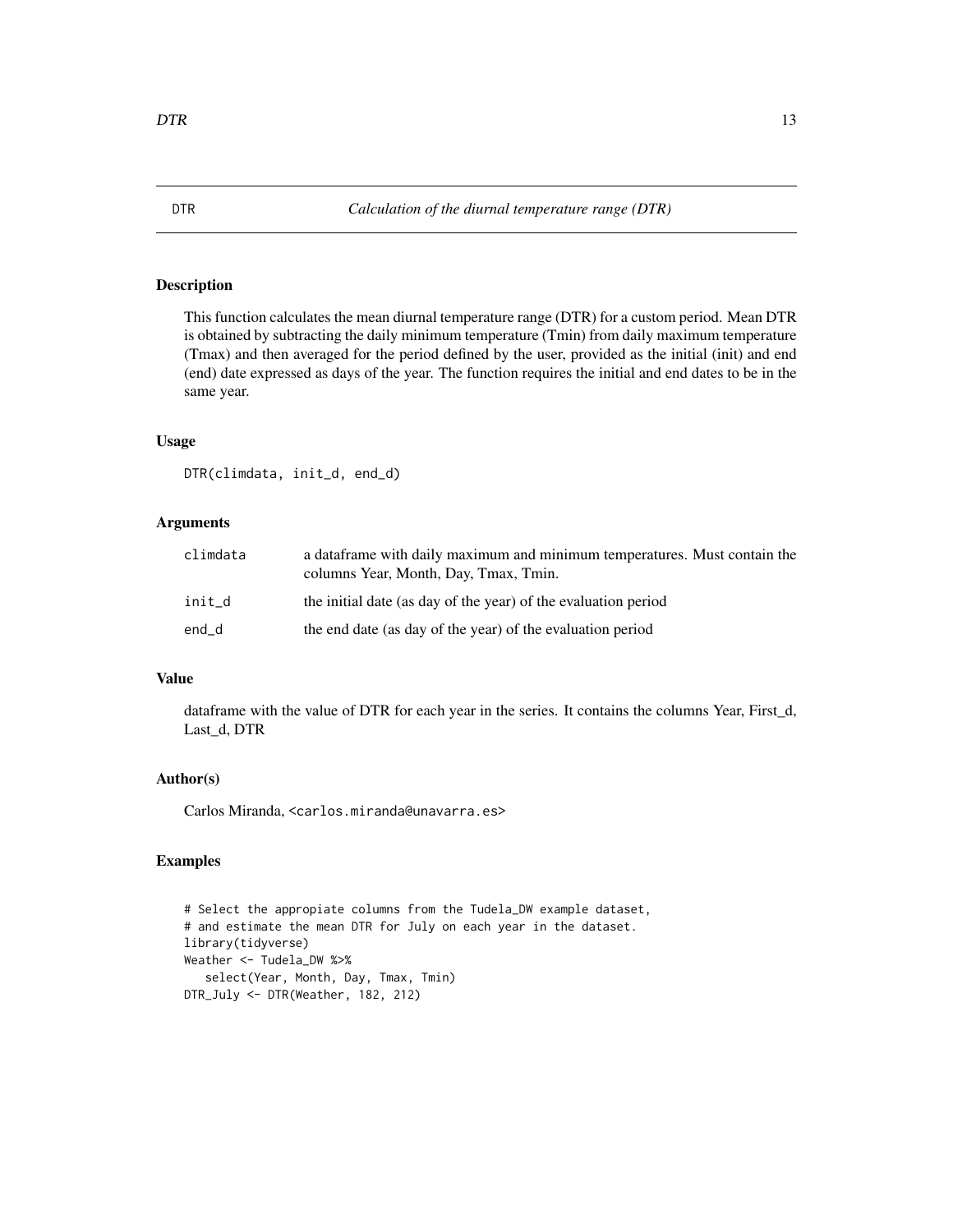<span id="page-13-0"></span>

#### Description

This function calculates the potential evapotranspiration (ETref) using daily weather data and the Penman (1948) method

#### Usage

ET\_penman(climdata, lat, elev)

#### Arguments

| climdata | a dataframe with daily weather data. Must contain the columns Year, Month, |
|----------|----------------------------------------------------------------------------|
|          | Day, Tmax, Tmin, RHmax, RHmin, Rad, u2med.                                 |
| lat      | the latitude of the site, in decimal degrees.                              |
| elev     | the elevation of the site, in meters above sea level.                      |
|          |                                                                            |

#### Details

This version of the function requires the user to supply in weather data daily values for temperature (Tmax and Tmin), relative humidity (RHmax and RHmin), solar radiation (Rad in MJ m-2 day-1) and mean wind speed at 2m height (u2med in m s-1).

#### Value

dataframe where Date, DOY and ET columns have been added to the ones in climadata data frame.

#### Author(s)

Carlos Miranda, <carlos.miranda@unavarra.es>

#### References

Penman HL 1948.Natural evaporation from open water, bare soil and grass. Proc. R. Soc. Lond. 193:120–145.

#### Examples

```
# Calculate ET by Penman method in the Tudela_DW example dataset
data(Tudela_DW)
library(tidyverse)
elevation <- 314
latitude <- 42.13132
ET_Penman <- ET_penman(Tudela_DW, elevation, latitude)
```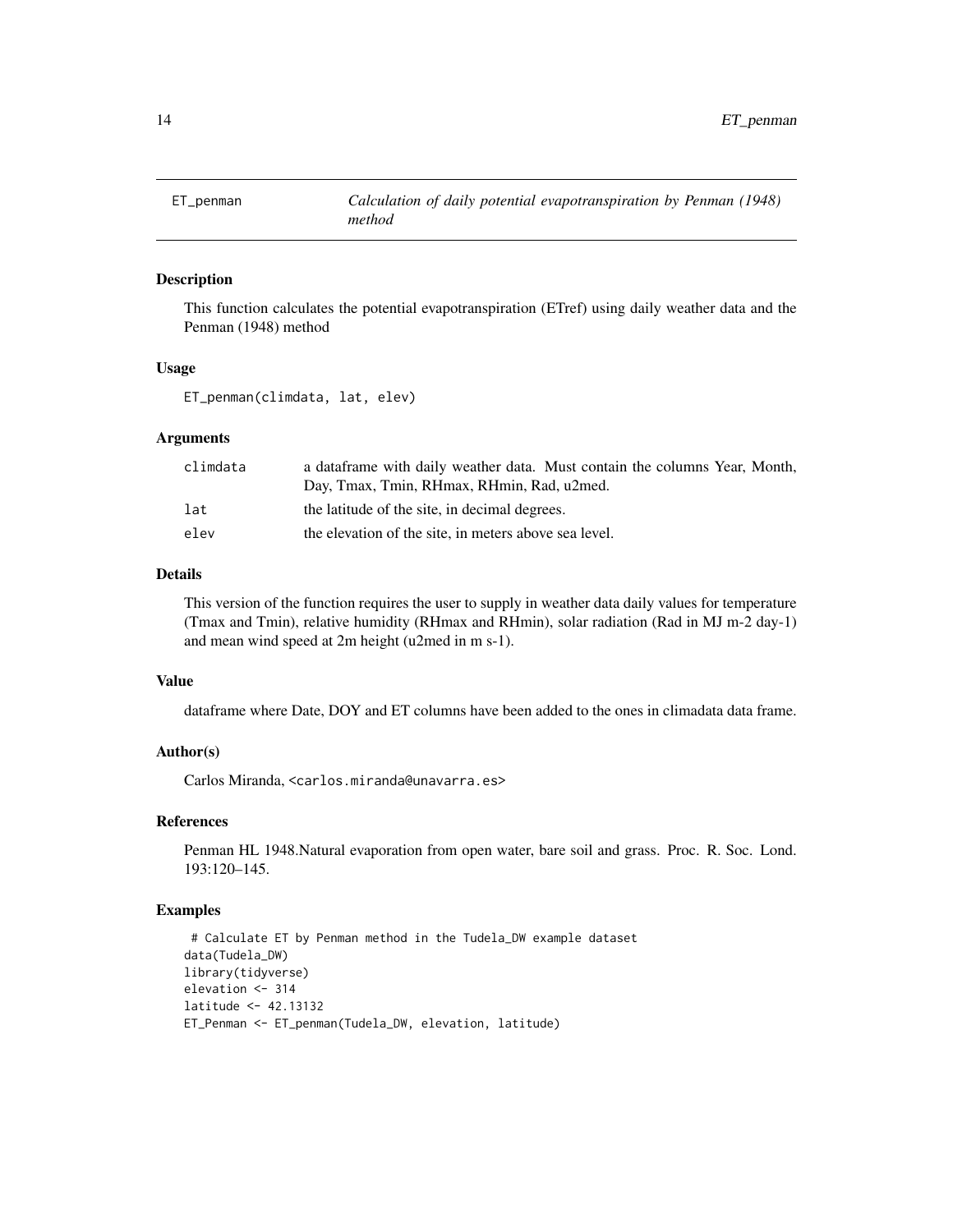<span id="page-14-0"></span>ET\_penman\_monteith *Calculation of daily reference evapotranspiration by Penman-Monteith method*

#### Description

This function calculates the reference evapotranspiration (ETref) for short (ETos) and tall (ETrs) canopies using daily weather data. The method is based on the FAO56 guidelines (Allen et al, 1998) and on the standardized Penman Monteith equation from the Environmental Water Resources Institute of the American Society of Civil Engineers (Allen et al, 2005).

#### Usage

ET\_penman\_monteith(climdata, lat, elev)

#### Arguments

| climdata | a dataframe with daily weather data. Required columns are Year, Month, Day,<br>Tmax and Tmin. Optional columns are RHmax, RHmin, Rad and u2med. |
|----------|-------------------------------------------------------------------------------------------------------------------------------------------------|
| lat      | the latitude of the site, in decimal degrees.                                                                                                   |
| elev     | the elevation of the site, in meters above sea level.                                                                                           |

#### Details

Minimum data requirements to calculate ET are daily temperatures (maximum and minimum temperatures, Tmax and Tmin), whereas relative humidity (RHmax and RHmin), solar radiation (Rad, MJ m-2 day-1) and mean wind speed at 2m height (u2med,m s-1) are optional. If missing, the function integrates FAO56 estimations for solar radiation and vapor pressure (air humidity) from daily temperatures. If there is no information available on wind speed, the function assumes a constant value of 2 m s-1.

#### Value

dataframe with Year, Month, Day, DOY, ETos and ETrs values.

#### Author(s)

Carlos Miranda, <carlos.miranda@unavarra.es>

#### References

Allen RG, Pereira LS, Raes D, Smith M. 1998. Crop evapotranspiration. Guidelines for computing crop water requirements. FAO Irrigation and drainage paper 56. Food and Agriculture Organization of the United Nations

Allen RG, Walter IA, Elliott RL, Howell TA, Itenfisu D, Jensen ME, Snyder RL 2005. The ASCE standardized reference evapotranspiration equation. Reston, VA:American Society of Civil Engineers. 59 p.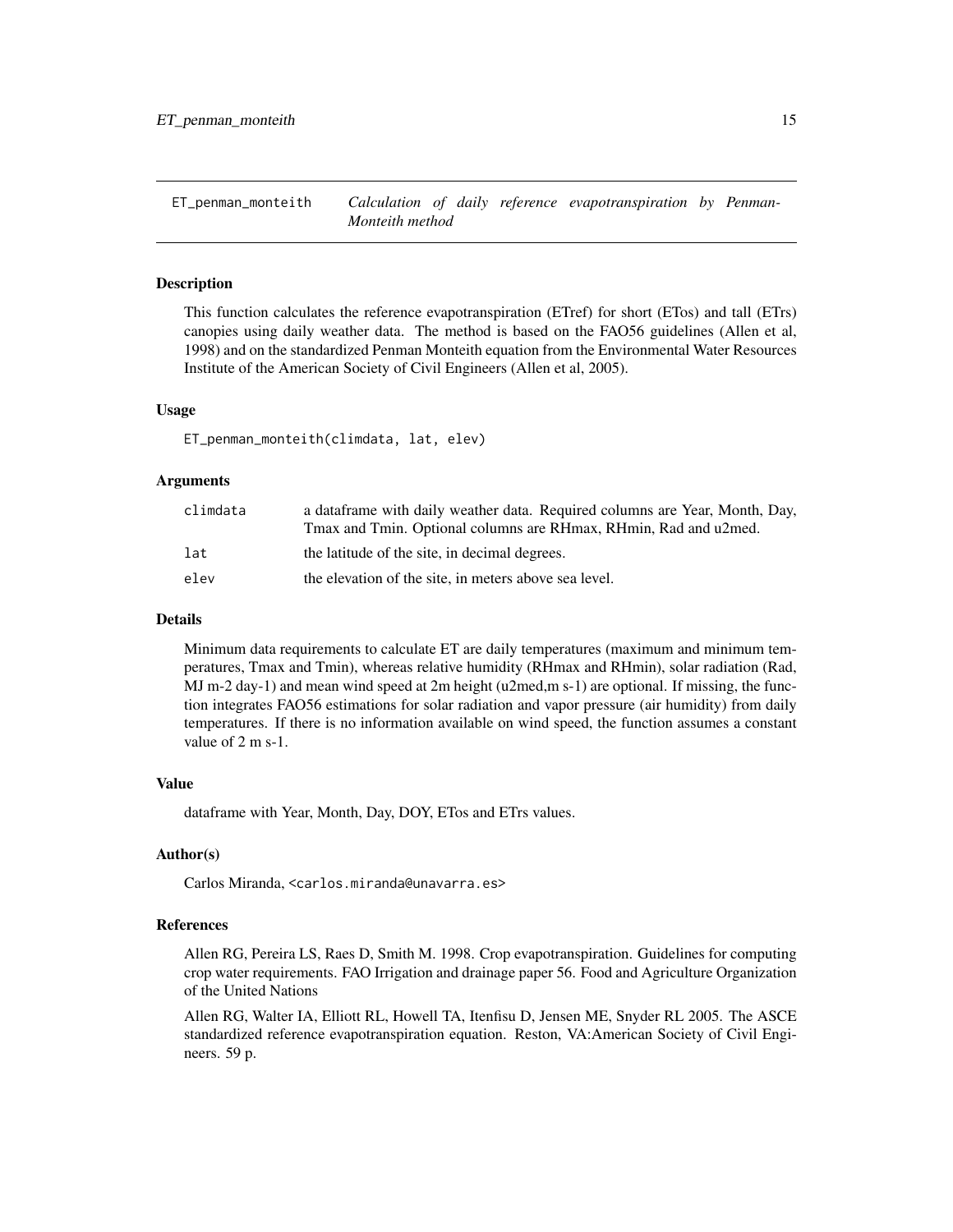#### Examples

```
# Calculate ET by Penman-Monteith method in the Tudela_DW example dataset
library(tidyverse)
elevation <- 314
latitude <- 42.13132
ET_PM <- ET_penman_monteith(Tudela_DW, latitude, elevation)
```
GDD\_linear *Calculates growing degree days (GDD) using a linear method*

#### Description

The function calculates the daily heat unit accumulation (GDD) from daily temperature data with a linear method based on averaging the daily maximum and minimum temperatures (Arnold, 1960). GDD are calculated by subtracting the plant's lower base temperature (Tb) from the average daily air temperature. The user can define an upper temperature threshold (Tu) so that all temperatures above Tu will have equal value in GDD summation.

#### Usage

GDD\_linear(Temp\_Day, Tb, Tu = 999)

#### Arguments

| Temp_Day | a data frame of daily temperatures. This data frame must have a column for Year, |
|----------|----------------------------------------------------------------------------------|
|          | Month, Day, and daily minimum (Tmin) and maximum (Tmax) temperatures.            |
| Tb       | the base temperature required to calculate GDD.                                  |
| Tu       | an optional upper temperature threshold.                                         |

#### Value

dataframe consisting of the columns Year, Month, Day, Tmax, Tmin, Tmean and GDD.

#### Author(s)

Carlos Miranda, <carlos.miranda@unavarra.es>

#### References

Arnold, C.Y. 1960. Maximum-minimum temperatures as a basis for computing heat units. Proc.Amer. Soc. Hort. Sci. 76:682–692.

<span id="page-15-0"></span>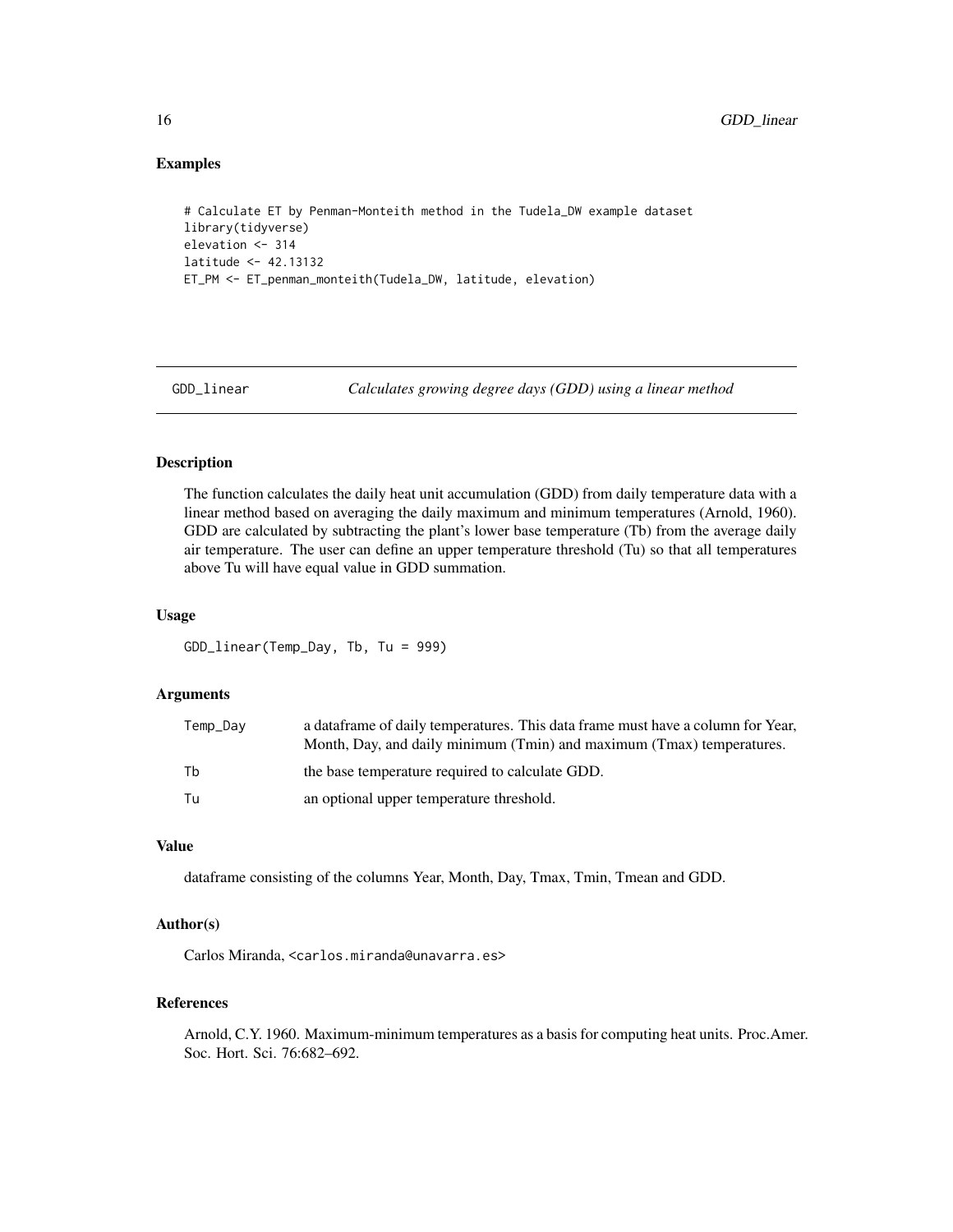#### <span id="page-16-0"></span>GDH\_asymcur 17

#### Examples

# Calculate GDD in the example dataset using  $4.5\hat{A}^{\circ}C$  as base temperature and no # upper threshold. library(tidyverse) GDD <- GDD\_linear(Tudela\_DW,4.5) # Calculate GDD in the example dataset using 4.5ºC as base temperature and an # upper threshold at 25ºC. GDD <- GDD\_linear(Tudela\_DW,4.5,25)

GDH\_asymcur *Calculates growing degree hours (GDH) using ASYMCUR method*

#### Description

The function calculates the daily heat unit accumulation (GDH) from hourly temperature data, using the ASYMCUR model proposed by Anderson et al (1986). The model is a refinement of the linear model proposed by Anderson and Seeley (1992) defined by a base, optimum and critical temperature. Heat accumulation begins when temperatures are above a minimum (base temperature, Tb), and growth increases with temperature up to a point (optimum temperature, Topt) at which there is no longer an increase. The critical temperature (Tcrit) is the temperature above which growth ceases. The difference of ASYMCUR model with the linear by Anderson and Seeley (1992)is that the former uses an asymmetric curvilinear relationship to model GDH accumulation. The function allows the user to define Tb, Topt and Tcrit, and uses as default the values set by Anderson et al (1986) for fruit trees: Tb=4ºC, Topt=25ºC and Tcrit=36ºC.

#### Usage

```
GDH_asymcur(Hourdata, Tb = 4, Topt = 25, Tcrit = 36)
```
#### Arguments

| Hourdata | a data frame of hourly temperatures. This data frame must have a column for |
|----------|-----------------------------------------------------------------------------|
|          | Year, Month, Day, DOY (day of year), Hour, Temp (hourly temperature).       |
| Th       | the base temperatures to calculate GDH                                      |
| Topt     | the optimal temperatures to calculate GDH                                   |
| Tcrit    | the critical temperature                                                    |

#### Value

dataframe with daily data. It contains the columns Date, Year, Month, Day, DOY (day of the year), and GDH

#### Author(s)

Carlos Miranda, <carlos.miranda@unavarra.es>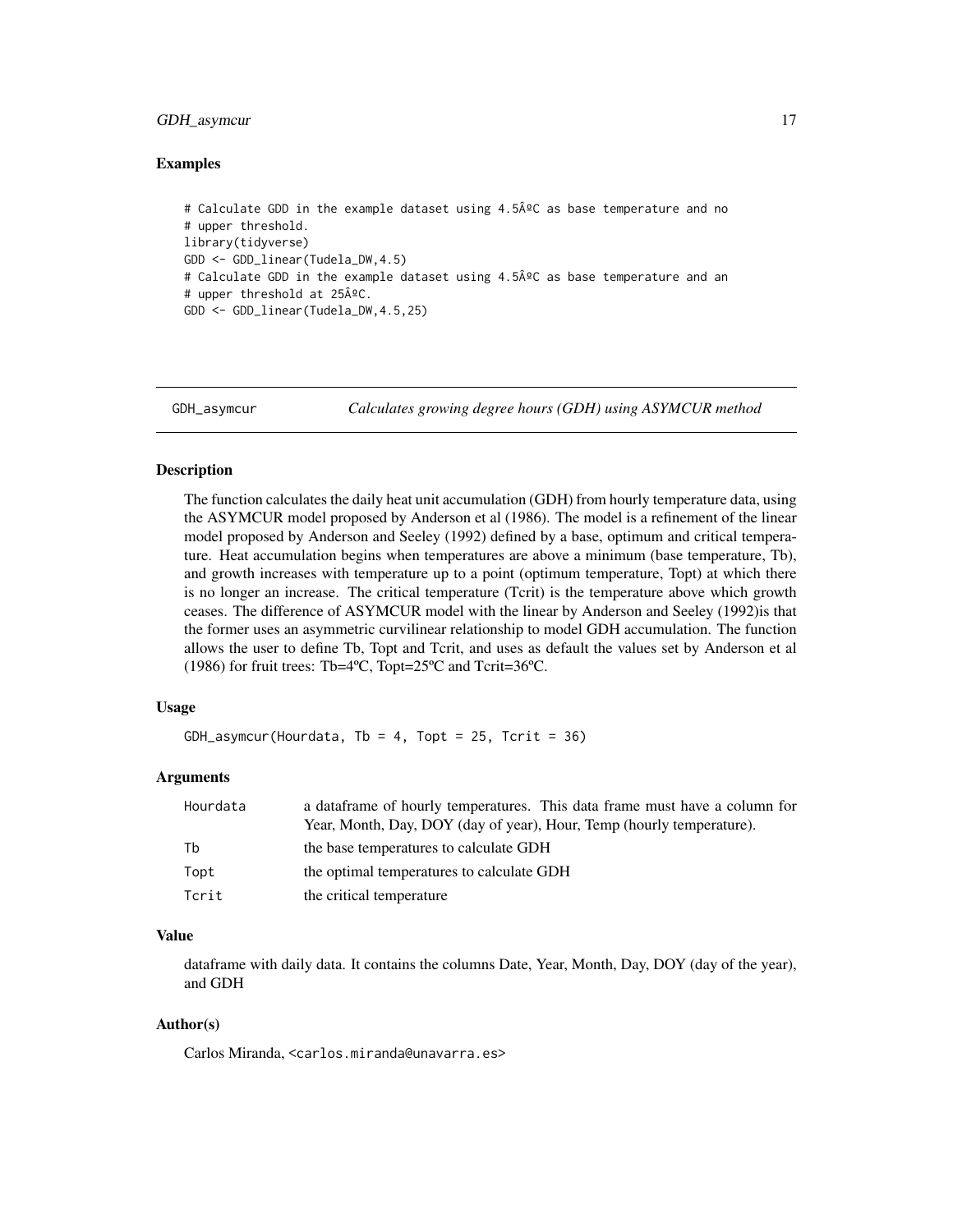#### <span id="page-17-0"></span>References

Anderson JL, Richardson EA and Kesner CD, 1986. Validation of chill unit and flower bud phenology models for 'Montmorency' sour cherry. Acta Horticulturae 184, 71-75. Anderson JL and Seeley SD, 1992. Modelling strategy in pomology: Development of the Utah models. Acta Horticulturae 313, 297-306.

#### Examples

```
# Generate hourly temperatures for the example dataset
library(tidyverse)
library(lubridate)
Tudela_HT <- hourly_temps(Tudela_DW,42.13132)
# Calculate GDH using default threshold temperatures
GDH_default <- GDH_asymcur(Tudela_HT)
# Calculate GDH using as custom set temperature thresholds
# Tb=4.5, Topt=22 and Tcrit=32
GDH_custom <- GDH_asymcur(Tudela_HT, 4.5, 22, 32)
```
GDH\_linear *Calculates growing degree hours (GDH) using a linear method*

#### **Description**

The function calculates the daily heat unit accumulation (GDH) from hourly temperature data, using a standard linear model or the linear model proposed by Anderson and Seeley (1992). The standard model is defined by a base temperature, and the Anderson and Seeley (1992) includes also optimum and critical temperatures. In both variants, heat accumulation begins when temperatures are above a minimum (base temperature, Tb), and growth increases linearly with temperature. In the Anderson and Seeley (1992) variant, growth no longer increases once the optimum temperature (Topt) is reached, meaning that GDH above it are constant. The critical temperature (Tcrit) is the temperature above which growth ceases (i.e. GDH=0). The function allows the user to define Tb, Topt and Tcrit, and uses as default the values set by Anderson et al (1986) for fruit trees: Tb=4 °C, Topt= $25^{\circ}$ C and Tcrit= $36^{\circ}$ C. In the standard linear model with upper thresholds, use Topt = 999 and Tcrit =  $999$ .

#### Usage

```
GDH linear(Hourdata, Tb = 4, Topt = 25, Tcrit = 36)
```
#### Arguments

| Hourdata | a data frame of hourly temperatures. This data frame must have a column for |
|----------|-----------------------------------------------------------------------------|
|          | Year, Month, Day, DOY (day of year), Hour, and Temp (hourly temperature).   |
| Th       | the base temperatures to calculate GDH                                      |
| Topt     | an optional optimal temperatures to calculate GDH                           |
| Tcrit    | an optional critical temperature                                            |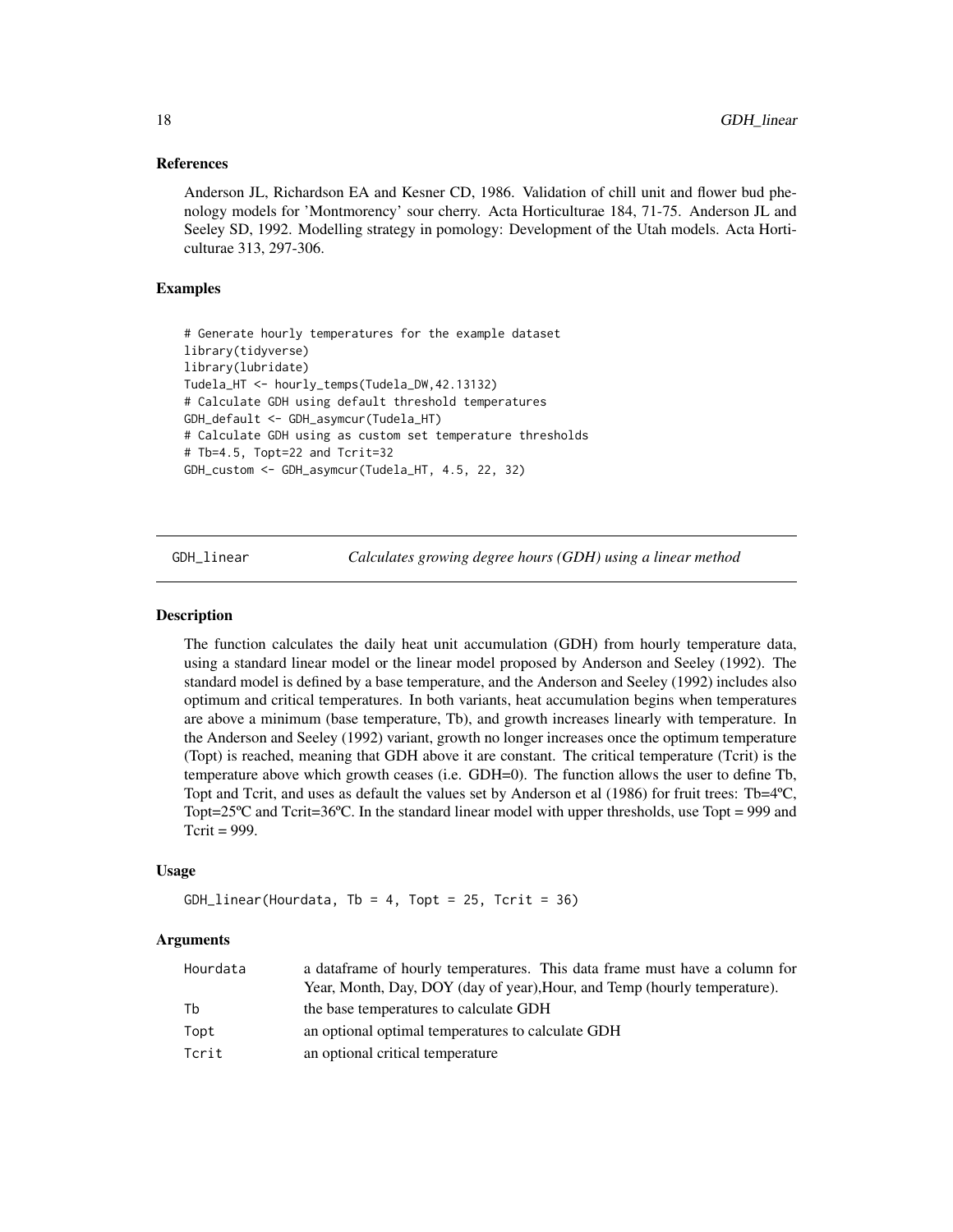#### <span id="page-18-0"></span>hourly\_RH 19

#### Value

dataframe with daily data. It contains the columns Date, Year, Month, Day, DOY (day of the year), and GDH

#### Author(s)

Carlos Miranda, <carlos.miranda@unavarra.es>

#### References

Anderson JL and Seeley SD, 1992. Modelling strategy in pomology: Development of the Utah models. Acta Horticulturae 313, 297-306.

#### Examples

```
# Generate hourly temperatures for the example dataset
library(tidyverse)
library(lubridate)
Tudela_HT <- hourly_temps(Tudela_DW,42.13132)
# Calculate GDH using default threshold temperatures
GDH_default <- GDH_linear(Tudela_HT)
# Calculate GDH using an optimal temperature threshold with
# no critical threshold
GDH_custom <- GDH_linear(Tudela_HT, 4.5, 22, 999)
```
hourly\_RH *Estimation of the hourly relative humidity on a daily series*

#### Description

This function estimates the hourly relative humidity (RH), using daily temperature and humidity data. Hourly humidity is estimated with the formula proposed by Waichler and Wigmosta (2003) which require maximum and minimum values of daily temperature and relative humidity.

#### Usage

hourly\_RH(climdata, lat)

#### Arguments

| climdata | a dataframe with daily temperatures and RH for each day in a series. Must |
|----------|---------------------------------------------------------------------------|
|          | contain the columns Year, Month, Day, Tmax, Tmin, RHmax (daily maximum    |
|          | relative humidity) and RHmin (minimum daily relative humidity).           |
| lat      | the latitude of the site, in decimal degrees.                             |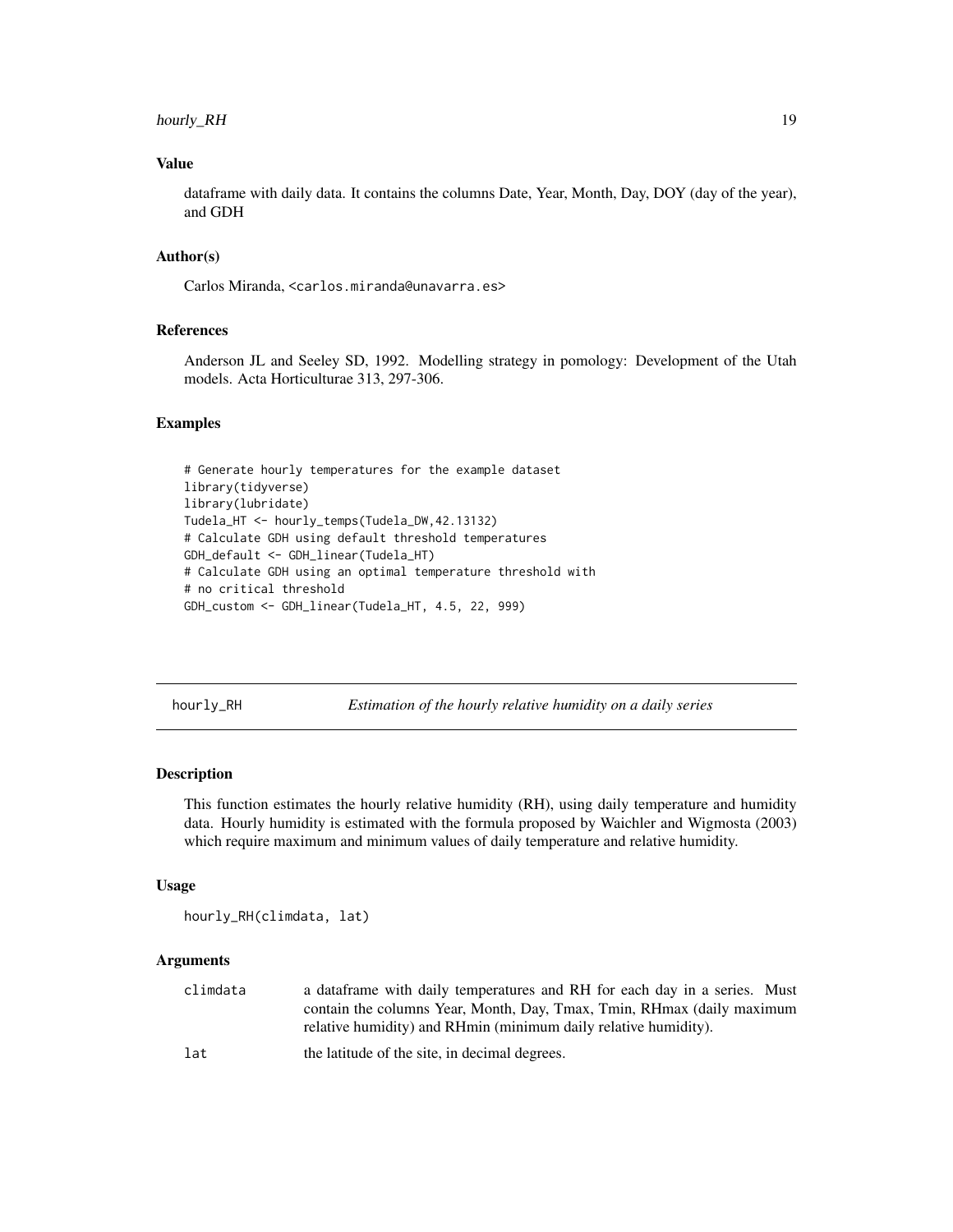#### <span id="page-19-0"></span>Value

dataframe with columns Date, Year, Month, Day, DOY, Hour, Temp and RH

#### Author(s)

Carlos Miranda, <carlos.miranda@unavarra.es>

#### References

Waichler SR and Wigmosta MS, 2003. Development of hourly meteorological values from daily data and significance to hydrological modeling at H.J. Andrews experimental forest. Journal of Hydrometeorology 4, 251-263.

#### Examples

# Generate hourly relative humidity library(tidyverse) library(lubridate) Tudela\_HRH <- hourly\_RH(Tudela\_DW, 42.13132)

hourly\_temps *Estimation of hourly temperatures from daily data*

#### Description

This function generates hourly temperatures from daily maximum and minimum values, using the method proposed by Linvill (1990), which also requires sunset and sunrise calculation for each day in the series. Sunset and sunrise hours for a location are internally estimated using the function solar\_times from the latitude and the day of the year (DOY) using the equations by Spencer (1971) and Almorox et al. (2005).

#### Usage

hourly\_temps(climdata, latitude)

#### Arguments

| climdata | a data frame containing the columns Year, Month, Day, Tmax and Tmin. Data |
|----------|---------------------------------------------------------------------------|
|          | must not contain any gap.                                                 |
| latitude | the latitude of the site, in decimal degrees.                             |

#### Value

a dataframe containing the columns Date, Year, Month, Day, DOY, Hour, Sunrise (hour of sunrise), Sunset (hour of sunset), Daylength and Temp (hourly temperature).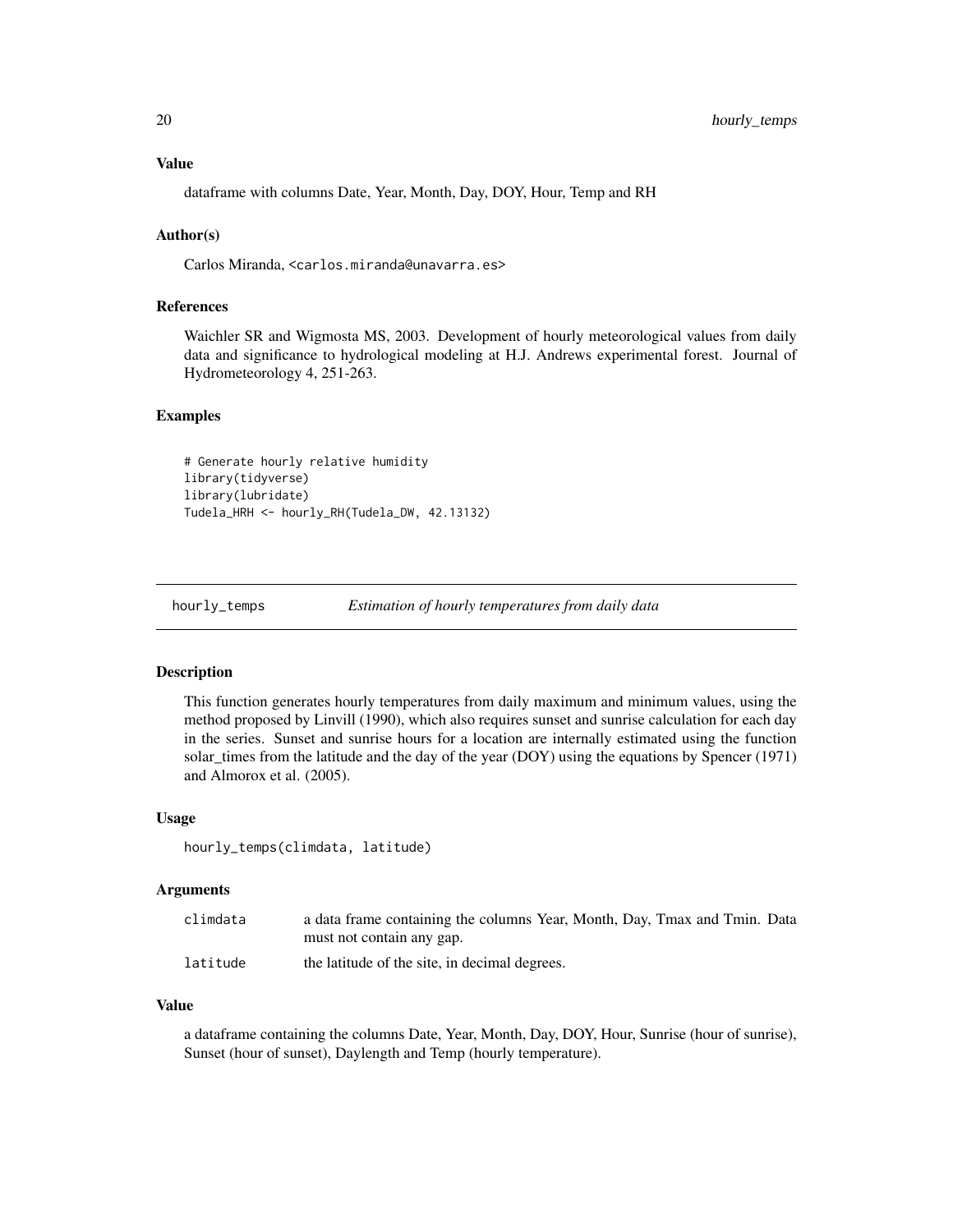#### <span id="page-20-0"></span>Author(s)

Carlos Miranda, <carlos.miranda@unavarra.es>

#### References

Almorox J, Hontoria C and Benito M, 2005. Statistical validation of daylength definitions for estimation of global solar radiation in Toledo, Spain. Energy Conversion and Management 46, 1465-1471.

Linvill DE, 1990. Calculating chilling hours and chill units from daily maximum and minimum temperature observations. HortScience 25, 14-16.

Spencer JW, 1971. Fourier series representation of the position of the Sun. Search 2, 172.

#### Examples

```
# Generate hourly temperatures
library(tidyverse)
library(lubridate)
Tudela_HT <- hourly_temps(Tudela_DW,42.13132)
```
hourly\_windspeed *Estimation of the hourly wind speed from daily mean data*

#### Description

This function estimates the hourly wind speed from a dataset with mean daily wind speeds. Hourly wind speeds from daily values are computed using the formulas proposed by Guo et al (2016), using mean daily values (u2med, required) and maximum ones (u2max, optional). If only mean wind values are available, the function uses a modified version of the Guo formula, so that the maximum values are obtained in daytime hours.

#### Usage

```
hourly_windspeed(climdata)
```
#### Arguments

climdata a dataframe with daily wind speed data. Required columns are Year, Month, Day and u2med. u2max is an optional data column.

#### Value

dataframe with the columns Date, Year, Month, Day, DOY, Hour and u2 (hourly wind speed, m s-1).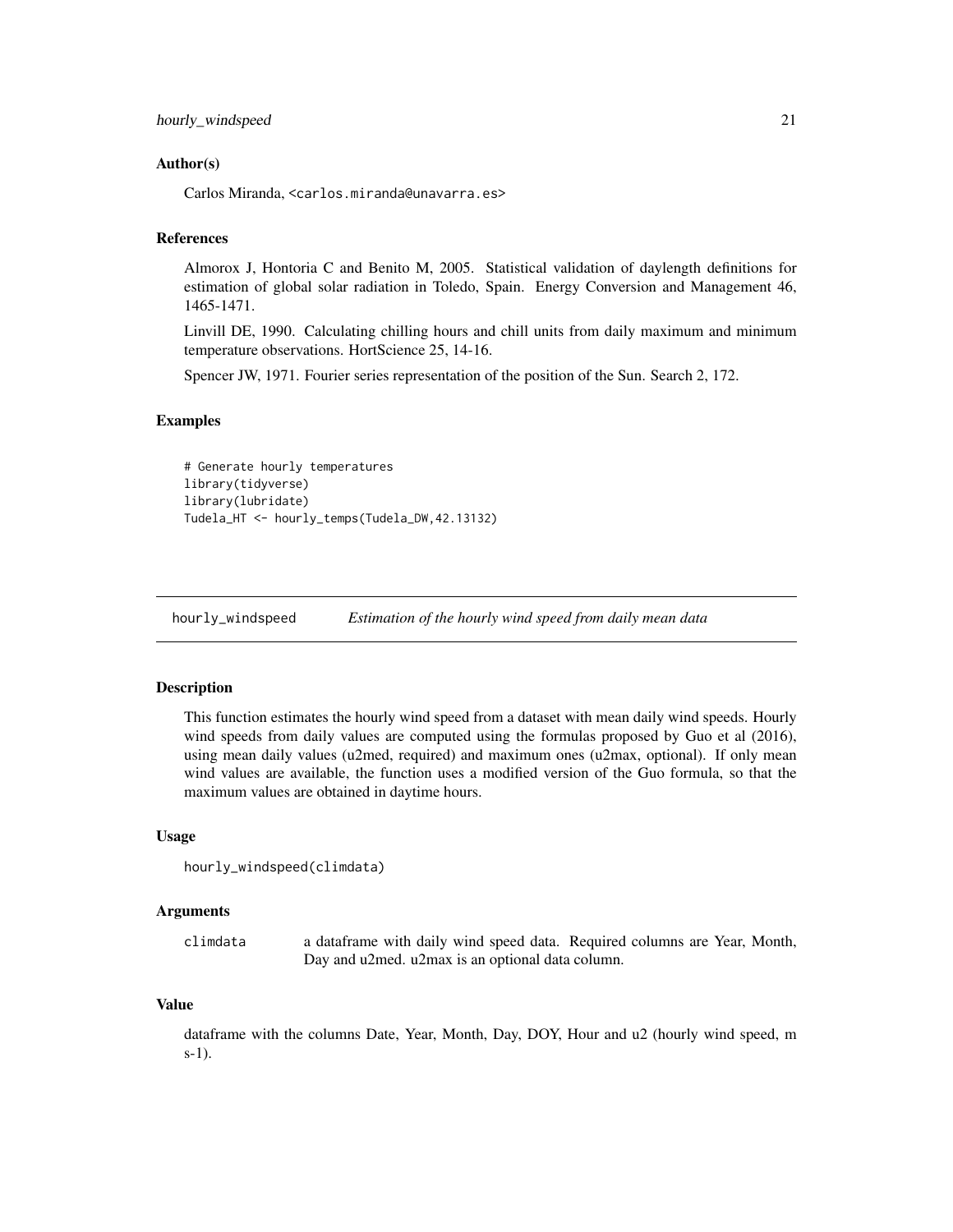#### <span id="page-21-0"></span>Author(s)

Carlos Miranda, <carlos.miranda@unavarra.es>

#### References

Guo Z, Chang C, Wang R, 2016. A novel method to downscale daily wind statistics to hourly wind data for wind erosion modelling. In: Bian F., Xie Y. (eds) Geo-Informatics in Resource Management and Sustainable Ecosystem. GRMSE 2015. Communications in Computer and Information Science, vol 569. Springer, Berlin, Heidelberg

#### Examples

```
# Generate hourly wind speed for the example dataset
library(tidyverse)
library(lubridate)
Tudela_Hu2 <- hourly_windspeed(Tudela_DW)
```

| moderate wind | Estimation of the daily hours with moderate wind from daily weather |
|---------------|---------------------------------------------------------------------|
|               | data                                                                |

#### **Description**

This function estimates the daily hours with wind speed equal or above than 'moderate breeze' wind (5.5 m s-1 in the Beaufort scale) from a dataset with daily wind speeds. Hourly wind speeds from daily values are computed using the formulas proposed by Guo et al (2016), using mean daily values (u2med, required) and maximum ones (u2max, optional). If only mean wind values are available, the function uses a modified version of the Guo formula, so that the maximum values are obtained in daytime hours.

#### Usage

```
moderate_wind(climdata)
```
#### Arguments

climdata a dataframe with daily wind speed data. Required columns are Year, Month, Day and u2med. u2max is an optional data column.

#### Value

dataframe with the columns Date, Year, Month, Day, DOY, and h\_wind (hours with wind speed equal or above 5.5 m/s).

#### Author(s)

Carlos Miranda, <carlos.miranda@unavarra.es>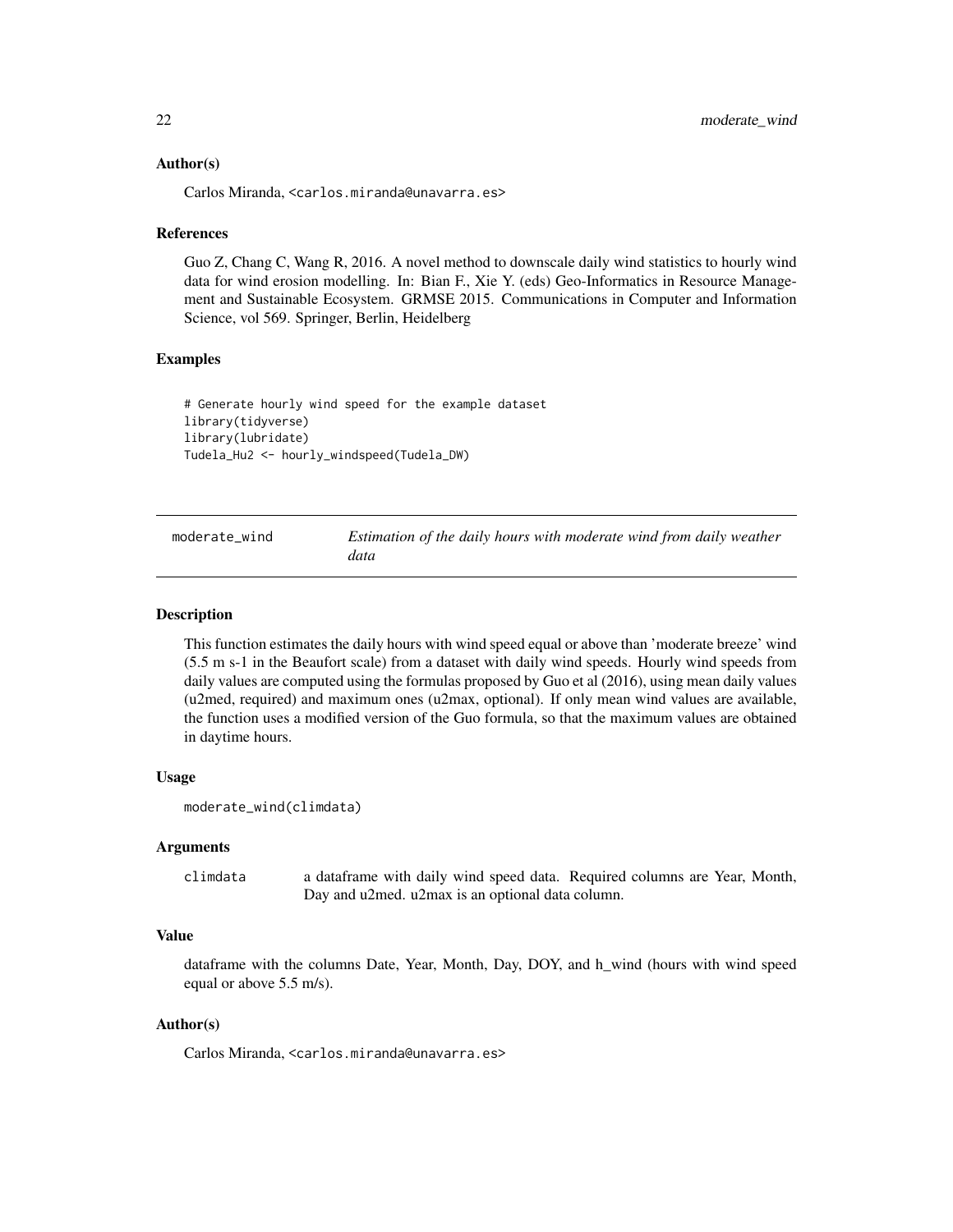#### <span id="page-22-0"></span>References

Guo Z, Chang C, Wang R, 2016. A novel method to downscale daily wind statistics to hourly wind data for wind erosion modelling. In: Bian F., Xie Y. (eds) Geo-Informatics in Resource Management and Sustainable Ecosystem. GRMSE 2015. Communications in Computer and Information Science, vol 569. Springer, Berlin, Heidelberg

#### Examples

```
# Estimate daily hours with wind speed above moderate speeds for the example
# dataset
library(tidyverse)
library(lubridate)
Tudela_Mu2 <- moderate_wind(Tudela_DW)
```
phenology\_sequential *Prediction of phenological stages using a sequential model*

#### Description

The function predicts phenological phases for a climate series from daily chill and heat requirements and daily chill and forcing heat data. The sequential model used in the function considers that chilling and heat have independent effects. It consists of an accumulation of chill up to the plant requirement, followed by heat up to forcing requirement, with no overlap between both phases. The function is independent of the method used to calculate chill and forcing heat, so that chill can be supplied as chill hours, chill units or chill portions (recommended, particularly for warm climates or in climate change studies), forcing heat accumulation can be supplied either as GDD or GDH. The function allows predicting several stages (or the same for different cultivars), by supplying a dataframe in which each row contains chill and heat requirements for a phenological stage.

#### Usage

```
phenology_sequential(GDH_day, Reqs, Start_chill)
```
#### Arguments

| GDH_day     | a dataframe with daily chilling and forcing accumulation. It must contain the<br>columns Year, Month, Day, DOY, Chill, GD.                                                                         |
|-------------|----------------------------------------------------------------------------------------------------------------------------------------------------------------------------------------------------|
| Regs        | a data frame in which each row contains the chilling and forcing heat require-<br>ments of one phenological stage. It must contain the columns Creq (for chilling)<br>and Freq (for forcing heat). |
| Start_chill | parameter indicating the day of the year when chill accumulation is supposed to<br>start.                                                                                                          |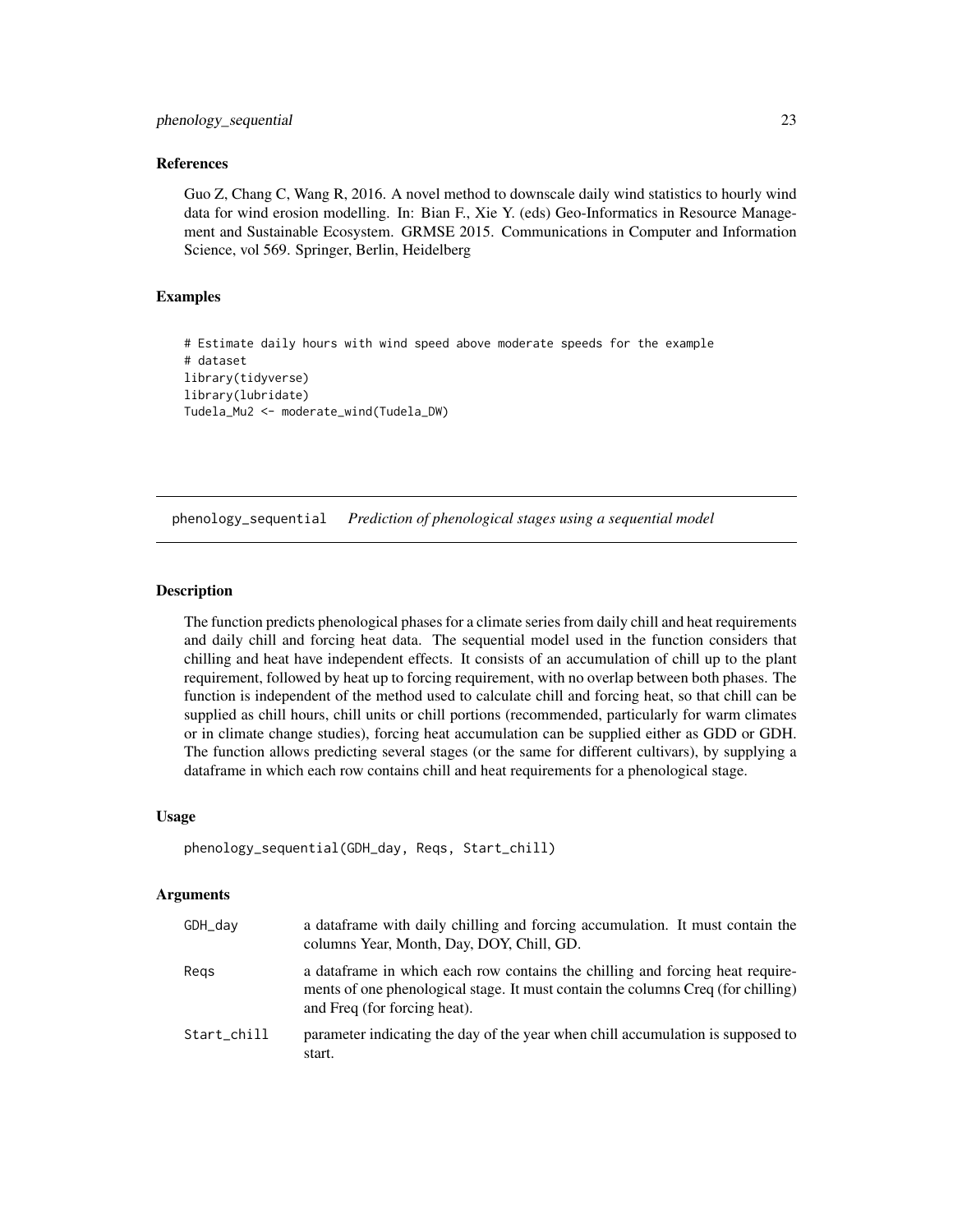dataframe with the predicted dates of chilling requirement fulfillment and date of occurrence of each phenological stage defined in Reqs. Columns are Creq and Freq (chilling and forcing heat requirements for the phenological stage), Season, Creq\_Year and Creq\_DOY (year and day of the year in which chill requirements are fulfilled), Freq\_Year and Freq\_DOY (year and day of the year of occurrence the phenological stage).

#### Author(s)

Carlos Miranda, <carlos.miranda@unavarra.es>

#### Examples

```
data(Tudela_DW)
data(Bigtop_reqs)
library(tidyverse)
library(lubridate)
# Select the first five seasons in Tudela_DW example dataset
Tudela_Sel <- Tudela_DW %>% filter (Tudela_DW$Year<=2005)
# Generate hourly temperatures from the example dataset
Tudela_HT <- hourly_temps(Tudela_Sel,42.13132)
# Calculate chill as chill portions, starting on DOY 305
Chill <- chill_portions(Tudela_HT,305)
# Calculate forcing heat as growing degree hours (GDH) with the linear model,
# using base temperature 4.7 C and no upper thresholds
GDH <- GDH_linear(Tudela_HT,4.7,999,999)
# Combine Chill and GDH values in a dataframe with a format compatible with
# the function phenology_sequential
Tudela_CH <- merge(Chill,GDH) %>%
 select(Date, Year, Month, Day, DOY, Chill,GDH) %>%
    arrange(Date) %>%
    rename(GD=GDH)
# Obtain the predicted dates using the example dataset with requirements
Phenology_BT <- phenology_sequential(Tudela_CH, Bigtop_reqs, 305)
```
phenology\_thermal\_time

*Prediction of phenological stages using a thermal time model*

#### Description

The function predicts phenological phases for a climate series using a certain starting date and forcing heat requirements data. The thermal time model used in the function considers that only heat accumulated from a set date to a given sum explain the date of occurrence of the phenological stage (i.e, it assumes that dormancy release occurs before that date). The function is independent of the method used to calculate forcing heat, so that forcing heat can be supplied either as GDD or GDH. The function allows predicting several stages (or the same for different cultivars), by supplying a dataframe in which each row contains the day for starting forcing and heat requirements for a phenological stage.

<span id="page-23-0"></span>

### Value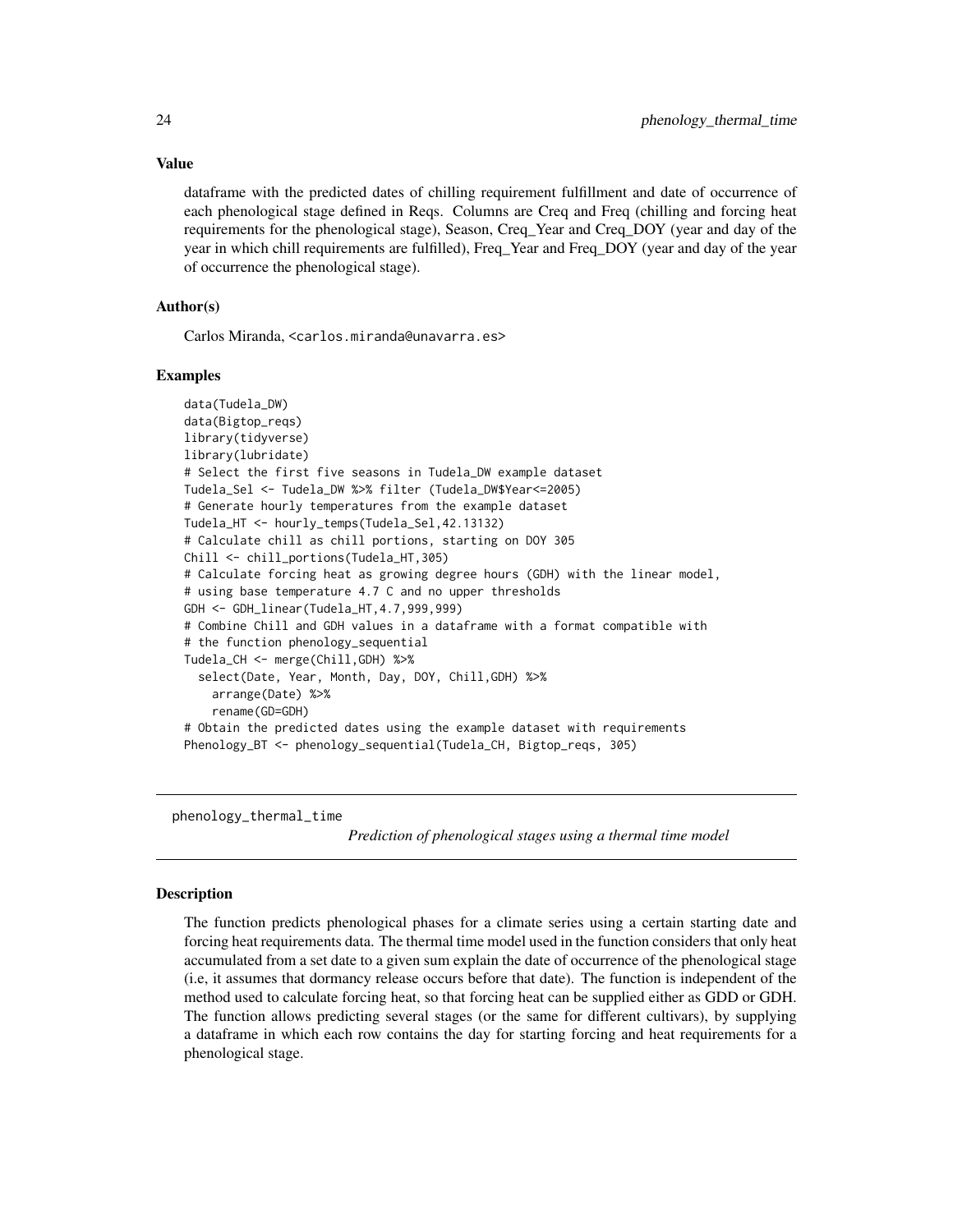#### <span id="page-24-0"></span>pollination\_weather 25

#### Usage

phenology\_thermal\_time(GD\_day, Reqs)

#### Arguments

| $GD\_day$ | a data frame with daily forcing accumulation. It must contain the columns Year,<br>Month, Day, DOY, GD.                                                                                                                   |
|-----------|---------------------------------------------------------------------------------------------------------------------------------------------------------------------------------------------------------------------------|
| Reas      | a data frame in which each row contains the start date for forcing and the heat<br>requirements of one phenological stage. It must contain the columns Dreq (the<br>start date) and Freq (the forcing heat requirements). |

#### Value

dataframe with the predicted dates of occurrence of each phenological stage defined in Reqs. Columns are Dreq and Freq (start date and forcing heat requirements for the phenological stage), Season, Dreq\_Year and Dreq\_DOY (year and day of the year in which forcing begins), Freq\_Year and Freq\_DOY (year and day of the year of occurrence the phenological stage).

#### Author(s)

Carlos Miranda, <carlos.miranda@unavarra.es>

#### Examples

```
# Calculate GDD values from a climate dataset with daily temperature data,
# using a base temperature of 0 C and format it to be compatible with
# phenology_thermal_time
library(tidyverse)
library(lubridate)
Tudela_GDD <- GDD_linear(Tudela_DW,0) %>% rename(GD=GDD)
# Create a dataframe with start dates and forcing requirements for
# bloom and veraison in the GFV model for 'Chardonnay' (Parker et al,
# 2013, Agric Forest Meteorol 180:249-264) in the format required for
# the function
Dreq <- c(60,60)
Freq <- c(1217,2547)
Chardonnay_reqs <- as.data.frame(cbind(Dreq,Freq))
# Obtain the predicted dates
Phenology_Chardonnay <- phenology_thermal_time(Tudela_GDD,Chardonnay_reqs)
```
pollination\_weather *Evaluation of weather conditions for pollination on a daily series*

#### **Description**

This function estimates the number of days with conditions favorable, unfavorable and moderately favorable for insect pollination of fruit trees during the flowering period using daily weather data.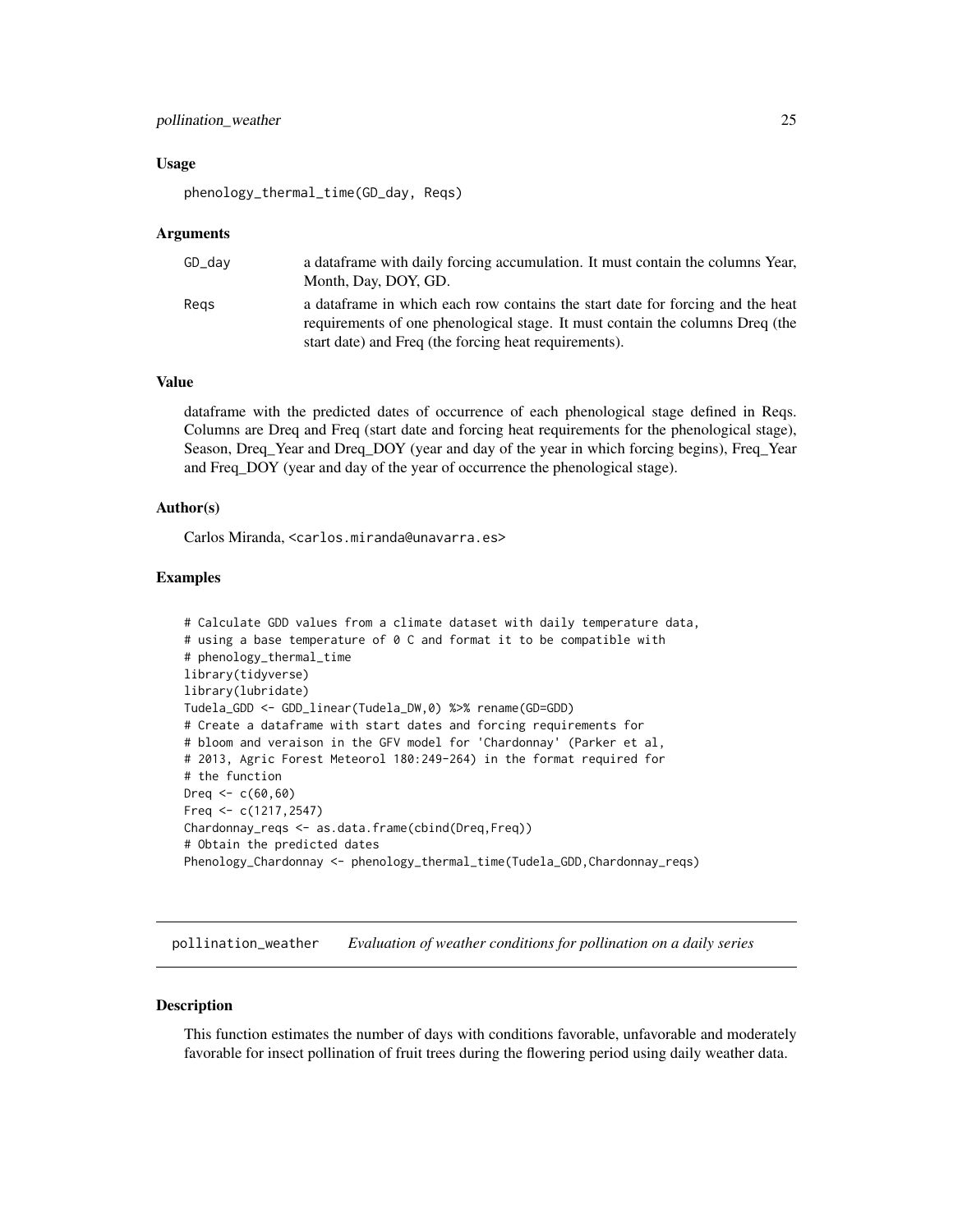#### Usage

pollination\_weather(climdata, fendata, lat)

#### Arguments

| climdata | a data frame with daily maximum and minimum temperatures, wind speed and<br>precipitation. Required columns are Year, Month, Day, Tmax, Tmin, u2med<br>(daily mean wind speed) and Prec (precipitation). u2max (daily maximum wind<br>speed) is optional. |
|----------|-----------------------------------------------------------------------------------------------------------------------------------------------------------------------------------------------------------------------------------------------------------|
| fendata  | a data frame with julian day of the beginning (sbloom) and end (ebloom) of the<br>flowering season. Must contain the columns Year, sbloom and ebloom in that<br>order.                                                                                    |
| lat      | the latitude of the site, in decimal degrees, used to estimate hourly temperatures.                                                                                                                                                                       |

#### Details

Days are classified considering the classification proposed by Williams and Sims (1977), by accounting the number of favorable hours for pollination within a day. One hour is considered favorable if the temperature is above 12.5 C, the speed of the wind below 4.5 m s-1 and no rainfall occurs (Williams and Sims, 1977; Ramirez and Davenport, 2013). Hourly wind speeds from daily values are computed using the formulas proposed by Guo et al (2016), using mean daily values (u2med, required) and maximum ones (u2max, optional). If only mean wind values are available, the function uses a modified version of the Guo formula, so that the maximum values are obtained in daytime hours. No hourly downscaling of rainfall is performed, the function allow daily rainfall below 2.0 mm when estimating if a day is favorable for pollination or not.

#### Value

a data frame with the columns Year, Sbloom (bloom start, DOY) , Ebloom (end of bloom, DOY), Bloom\_length (in days), Fav\_d (number of favorable days), Modfav\_d (number of moderately favorable days) and Unfav d (number of unfavorable days).

#### Author(s)

Carlos Miranda, <carlos.miranda@unavarra.es>

#### References

Guo Z, Chang C, Wang R, 2016. A novel method to downscale daily wind statistics to hourly wind data for wind erosion modelling. In: Bian F., Xie Y. (eds) Geo-Informatics in Resource Management and Sustainable Ecosystem. GRMSE 2015. Communications in Computer and Information Science, vol 569. Springer, Berlin, Heidelberg

Ramirez F and Davenport TL, 2013. Apple pollination: A review. Scientia Horticulturae 162, 188-203.

Williams RR, Sims FP, 1977. The importance of weather and variability in flowering time when deciding pollination schemes for Cox's Orange Pippin. Experimental Horticulture 29, 15-26.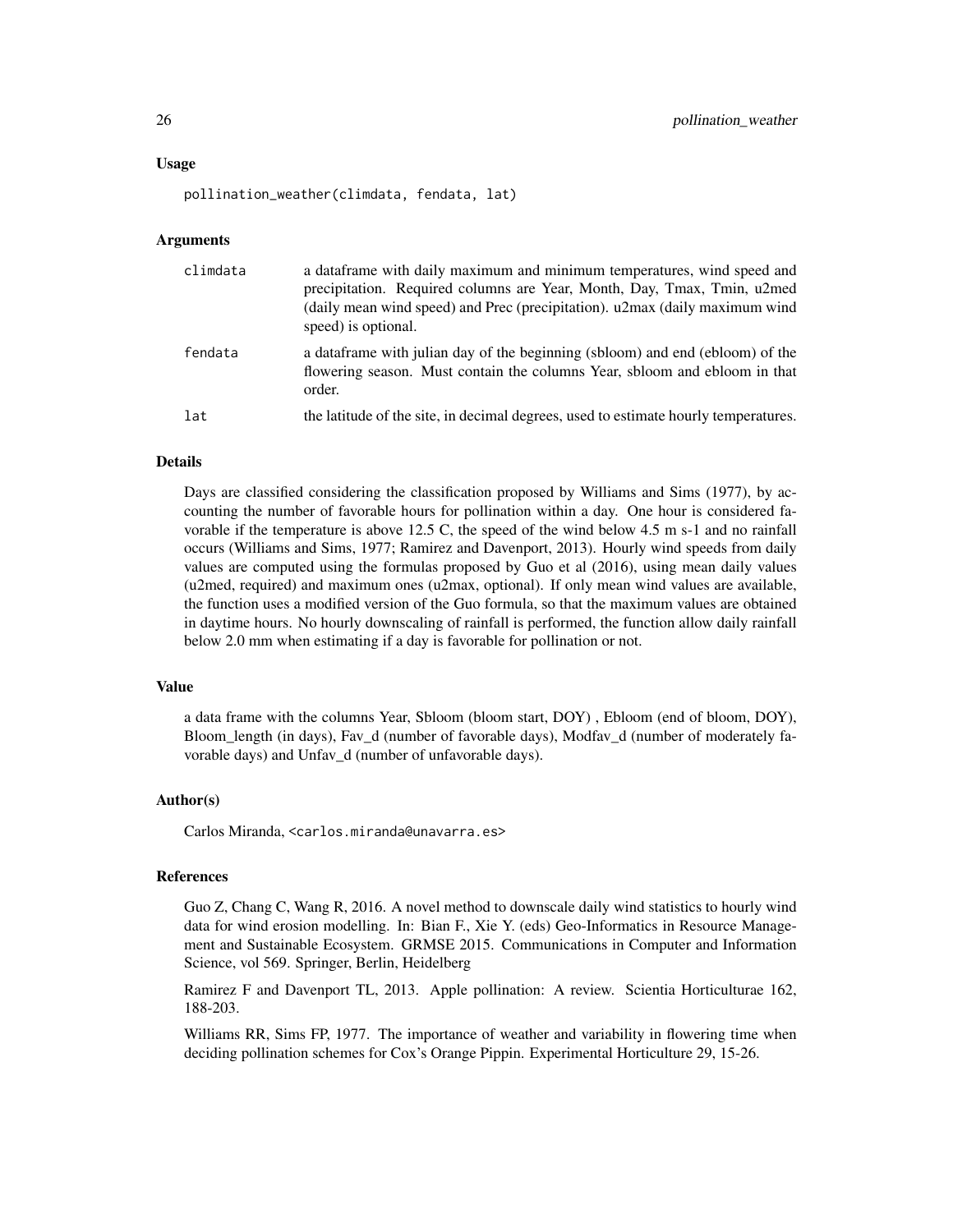#### <span id="page-26-0"></span>russet 27

#### Examples

```
# Estimate weather conditions during blooming season using the example
# datasets included in the package
library(tidyverse)
library(lubridate)
Bloom_BT <- Dates_BT %>% select(Year, sbloom, ebloom)
Pol_weather_BT <- pollination_weather(Tudela_DW,Bloom_BT,42.13132)
```
russet *Estimation of the russet risk for apple and pear fruits*

#### **Description**

This function assesses the risk of russet in fruit skins. The risk is defined by the number of hours with the relative humidity (RH) above a threshold during a given period. For reference, in 'Conference' pear the risk is defined by the number of hours with RH> 75% from 12 to 30 days after full bloom (Alegre, 2013). In 'Golden' apple, the risk is defined by the number of hours with RH> 55% from 30 to 34 days after full bloom (Barcelo-Vidal et al., 2013). The function requires hourly temperatures and humidity, if only daily data is available, the function hourly\_RH can be used to estimate them.

#### Usage

russet(climdata, fendata, RH\_crit, init\_d, end\_d)

#### Arguments

| climdata | a dataframe with hourly temperature and RH data. Required columns are Date,<br>Year, Month, Day, DOY (julian day), Hour and RH.                |
|----------|------------------------------------------------------------------------------------------------------------------------------------------------|
| fendata  | a data frame with julian day of occurrence of the full bloom (F2) phenological<br>stage. Must contain the columns Year and Fday in that order. |
| RH crit  | the relative humidity threshold                                                                                                                |
| init_d   | the initial date (as days after full bloom) of the sensitive period                                                                            |
| end_d    | the end date (as days after full bloom) of the sensitive period                                                                                |

#### Value

data frame with the number of risk hours (Russet\_hours) in the sensitive period for each year in the series.

#### Author(s)

Carlos Miranda, <carlos.miranda@unavarra.es>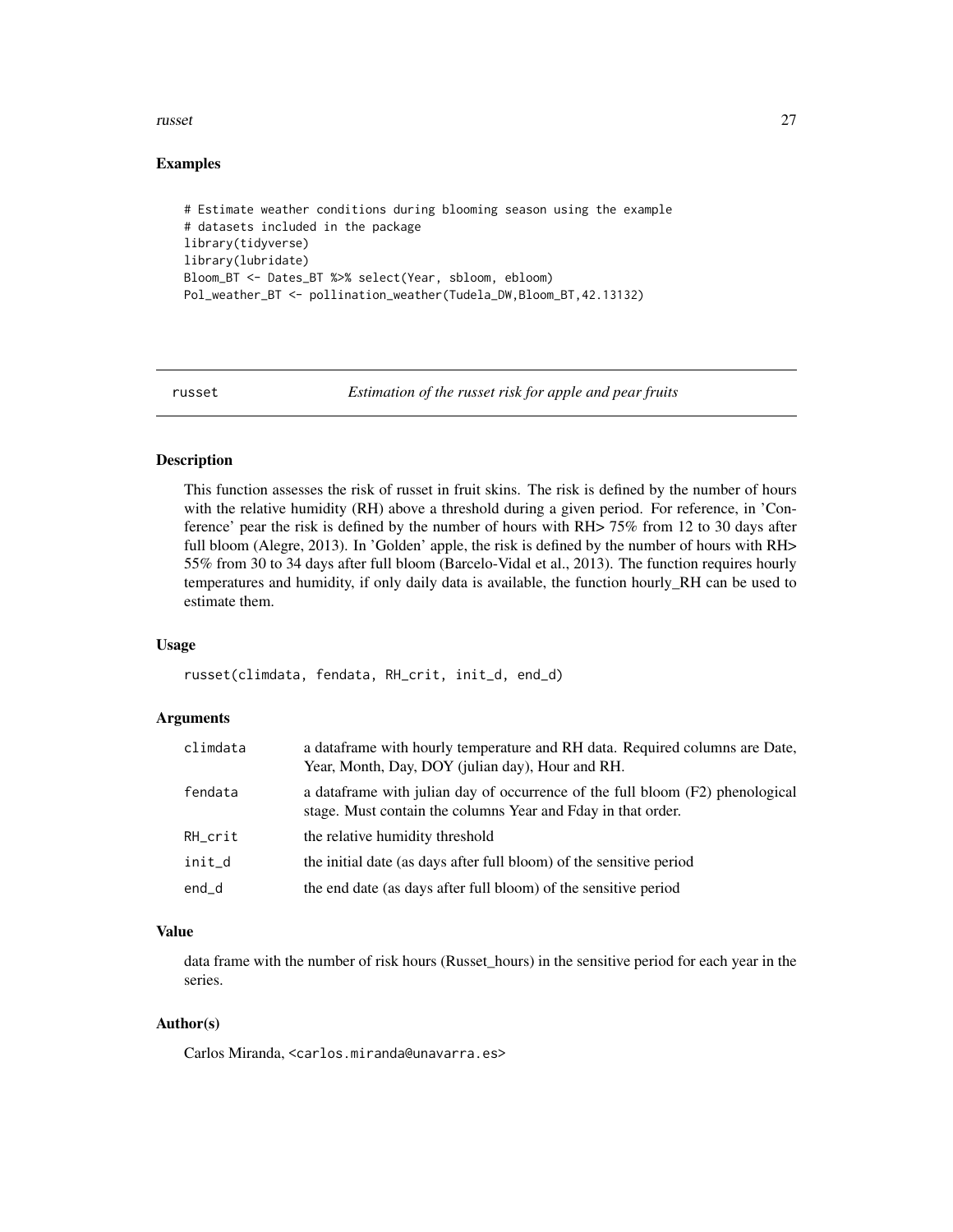#### <span id="page-27-0"></span>References

Alegre S. 2013. Tecnicas de cultivo. In. VII Foro INIA "adaptacion a cambio climatico en la produccion fruticola de hueso y pepita". Madrid, Spain, pp 1-18 Barcelo-Vidal C, Bonany J, Martin-Fernandez JA and Carbo J. 2013. Modelling of weather parameters to predict russet on 'Golden Delicious' apple. J. Hort. Sci. Biotech. 88: 624-630.

#### Examples

```
# Select the appropiate columns from the example dataset
# Dates_BT and rename column names to make the file compatible
# with the function
library(tidyverse)
library(lubridate)
Bloom <- Dates_BT %>%
   select(Year, sbloom) %>%
   rename(Fday=sbloom)
# Obtain estimated hourly RH from the example dataset Tudela_DW
RH_h <- hourly_RH(Tudela_DW, 42.13132)
# Estimate the number of russet-inducing days for a RH>55\%
# between 30 to 34 days after full bloom for each season
Russet_Risk <-russet(RH_h,Bloom,55,30,34)
```
#### Description

This function estimates the sunrise and sunset hour for a location, characterized by latitude, and the day of the year (DOY). The function uses the equations by Spencer (1971) and Almorox et al. (2005).

#### Usage

solar\_times(latitude, DOY)

#### Arguments

| latitude   | the latitude of the site, in decimal degrees.                                                    |
|------------|--------------------------------------------------------------------------------------------------|
| <b>DOY</b> | numeric value or vector specifying the day of the year for which calculations<br>should be done. |

#### Value

list with Sunrise and Sunset times and Daylength.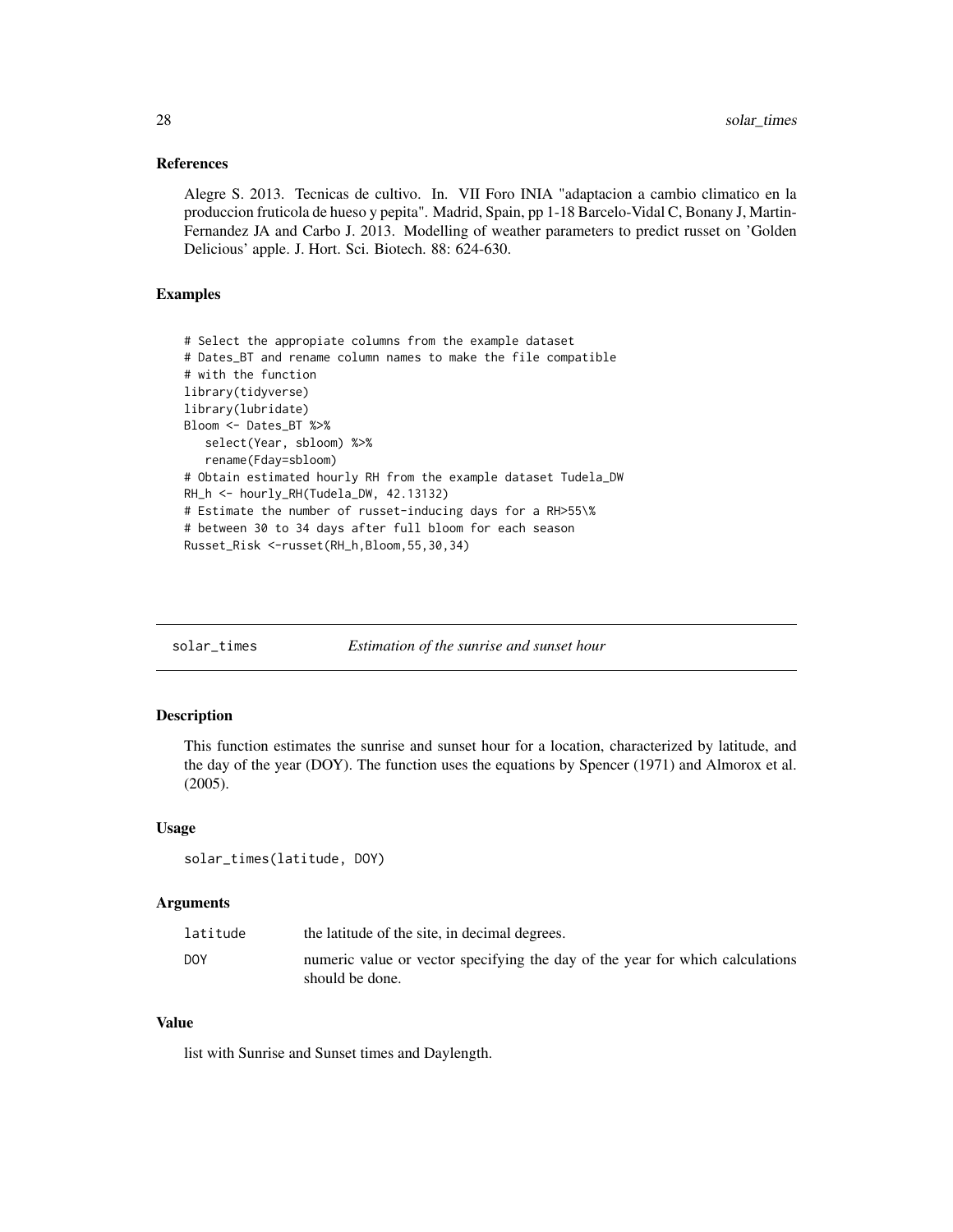#### <span id="page-28-0"></span>spring\_frost 29

#### **Note**

Code adapted from the function [daylength](#page-0-0), of the [chillR](https://CRAN.R-project.org/package=chillR) Package

#### References

Almorox J, Hontoria C and Benito M, 2005. Statistical validation of daylength definitions for estimation of global solar radiation in Toledo, Spain. Energy Conversion and Management 46(9- 10), 1465-1471

Luedeling E, 2018. chillR: Statistical Methods for Phenology Analysis in Temperate Fruit Trees. R package version 0.70.12. <https://CRAN.R-project.org/package=chillR>

Spencer JW, 1971. Fourier series representation of the position of the Sun. Search 2(5), 172.

#### Examples

```
# Create a vector with 365 days in sequence and calculate sunrise and
# sunset hours for that year in a site placed a 45.5 N
Days \leq seq(1:365)
Sunrise_Sunset <- solar_times(41.5,Days)
```
spring\_frost *Calculates the risk of spring frosts for a climate series*

#### **Description**

The function evaluates the number of early and spring frosts and the expected frost damage on each season within a climate data series. Frost damage is assumed to be multiplicative, directly related to the minimum temperature and unrelated to the duration of the frost. The function is an enhanced version of the Damage Estimator Excel application program (DEST.xls) created by de Melo-Abreu and Snyder and bundled with FAO Environment and Natural Resources Series 10 manual (Snyder and de Melo-Abreu, 2005). The function compares daily minimum temperature (Tmin) with the critical temperatures (Tcrit) for that day. Daily Tcrit are linearly interpolated from a user-provided dataframe with the day of occurrence of the stages on each season and a vector of critical temperatures (the lethal temperatures for  $10\%$  (LT 10) and 90% (LT 90) of the organs) for each phenological stage. The main difference of spring\_frost with DEST.xls is that the latter uses the same dates of phenological occurrence for all the years evaluated (up to 50 years of data), while spring\_frost is able to use the expected dates of occurrence for each year from historical records or estimations produced by the functions phenology\_thermal\_time or phenology\_sequential, included in this package. There is no limit for the number of years evaluated.

#### Usage

```
spring_frost(tempdata, fendata, tcrit, lastday = 181)
```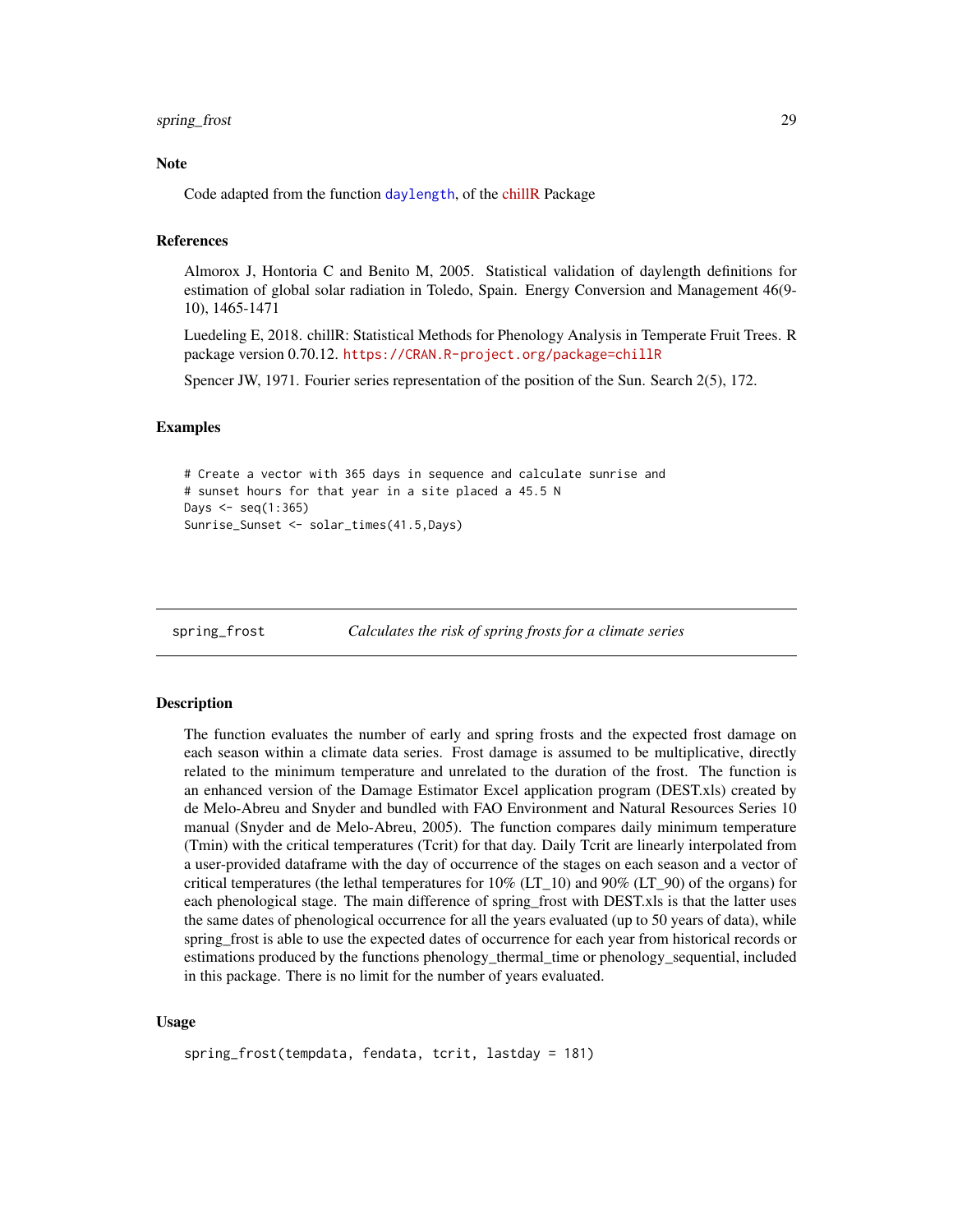#### Arguments

| tempdata | a dataframe with daily minimum temperatures for each year in a series. Must<br>contain the columns Year, julian day of year (DOY) and the minimum daily<br>temperature (Tmin).                               |
|----------|--------------------------------------------------------------------------------------------------------------------------------------------------------------------------------------------------------------|
| fendata  | a data frame with julian day of occurrence of the phenological stages that can be<br>produced by phenology_thermal_time or phenology_sequential functions. Must<br>contain the columns Year, and Pheno date. |
| tcrit    | a data frame with columns LT 10 and LT 90, critical temperatures for all the<br>phenological stages indicated in fendata.                                                                                    |
| lastdav  | the last day (day of the year) to evaluate. By default, lastday $= 181$ (June 30th).                                                                                                                         |

#### Details

The last day in the year for the evaluation can be defined by the user, and it is set by default set at DOY 181, to avoid computing autumn and winter frosts.

The function currently works only with phenological dates occurring within the same year.

#### Value

a list with two data frames. The df Days\_frost has the columns Year, DOY, Tmin, Tcrit and Day\_Frost (indicates a day of frost with a 1 if Tmin<=Tcrit). The df Damage\_frosts indicates the total number of frost days and the expected damage (as % of organs) for every year in the series. It has the columns Year, Frost\_d, Damage.

#### Author(s)

Carlos Miranda, <carlos.miranda@unavarra.es>

#### References

Snyder RL, de Melo-Abreu JP. 2005. Frost Protection: fundamentals, practice and economics (2 volumes). FAO Environment and Natural Resources Service Series, No. 10 - FAO, Rome.

#### Examples

```
# Generate hourly temperatures from the first five seasons from
# the example dataset Tudela_DW
library(tidyverse)
library(lubridate)
Tudela_Sel <- Tudela_DW %>% filter (Tudela_DW$Year<=2005)
Tudela_HT <- hourly_temps(Tudela_Sel,42.13132)
# Calculate chill as chill portions, starting on DOY 305
Chill <- chill_portions(Tudela_HT,305)
# Calculate forcing heat as growing degree hours (GDH) with the linear model,
# using base temperature 4.7 C and no upper thresholds
GDH <- GDH_linear(Tudela_HT,4.7,999,999)
# Combine Chill and GDH values in a dataframe with a format compatible with
# the function phenology_sequential
Tudela_CH <- merge(Chill,GDH) %>%
```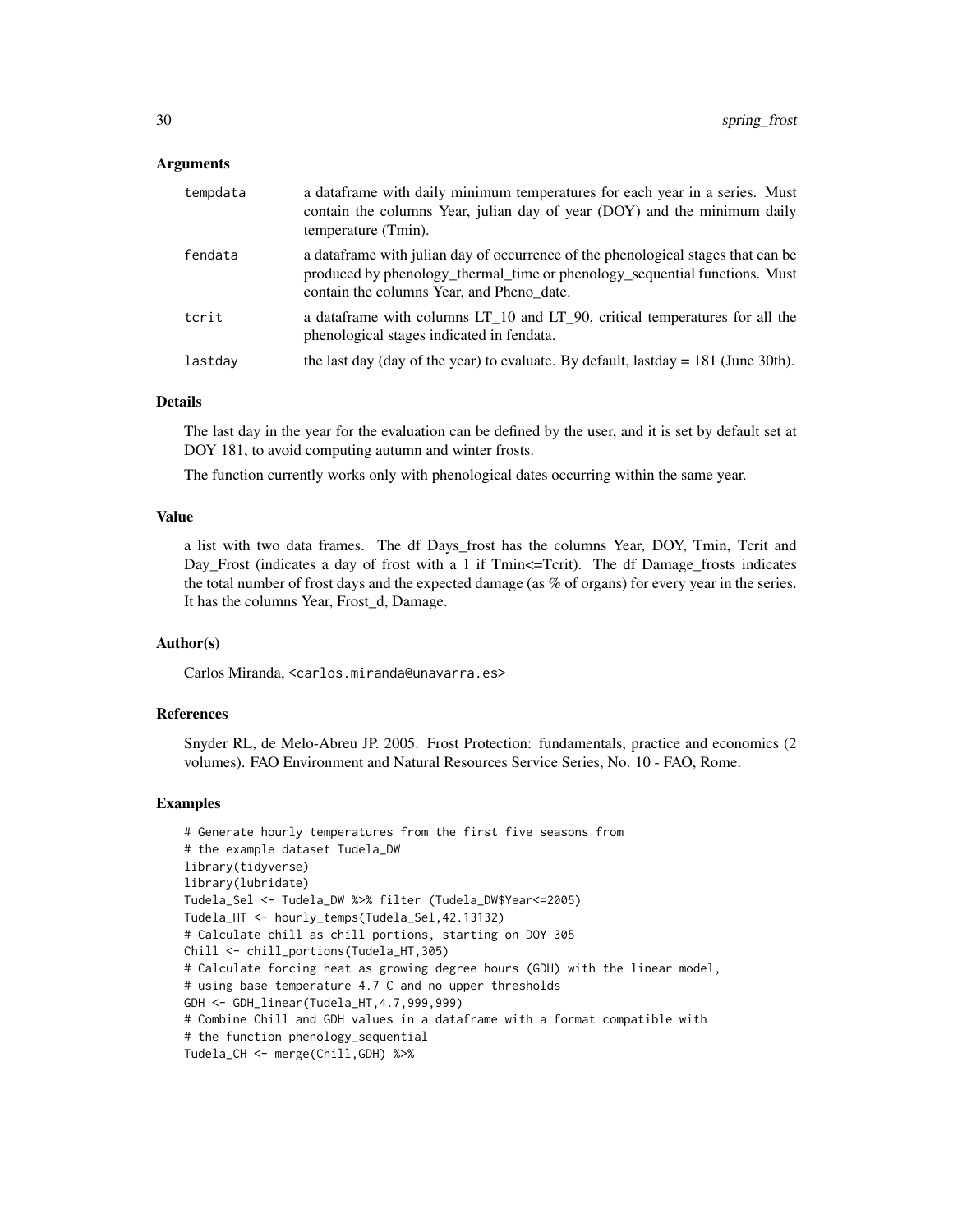#### <span id="page-30-0"></span>sunburn 31

```
select(Date, Year, Month, Day, DOY, Chill,GDH) %>%
  arrange(Date) %>%
  rename(GD=GDH)
# Obtain the predicted dates using the example dataset with the requirements
# indicated in the Bigtop_reqs example dataset and create a dataframe with a
# format compatible with the function spring_frost
Phenology_BT <- phenology_sequential(Tudela_CH, Bigtop_reqs, 305) %>%
   select(Freq_Year,Freq_DOY) %>%
   rename(Year=Freq_Year,Pheno_date=Freq_DOY)
# Create a dataframe with daily minimum temperatures with the
# format required by spring_frost
Tmin_Tudela <- Tudela_Sel %>%
 mutate(Date=make_date(Year,Month,Day), DOY=yday(Date)) %>%
 select(Year, DOY, Tmin)
# Predict the number and accumulated damage of the spring frosts using the
# critical values contained in the example dataset Tcrits_peach and extract
# the dataframe with the total results for each year
Frost_BT <- spring_frost(Tmin_Tudela, Phenology_BT, Tcrits_peach, 181)
Frost_results <- as.data.frame(Frost_BT[['Damage_frosts']])
```
sunburn *Evaluation of weather conditions for sunburn in apple fruit surface*

#### **Description**

This function estimates the number of days in which apple fruit surface temperature (FST) exceeds the thresholds indicated by Rackso and Schrader (2012) for two types of sunburn damages.

#### Usage

```
sunburn(climdata, first_d, last_d)
```
#### Arguments

| climdata | a data frame with daily maximum and minimum temperatures. Must contain the<br>columns Year, Month, Day, Tmax, Tmin.    |
|----------|------------------------------------------------------------------------------------------------------------------------|
| first d  | Numeric, it is the first date, indicated as day of the year (DOY), in the assess-<br>ment.                             |
| last_d   | a vector with the last(s) dates for the assessment (as DOY). Examples could be<br>harvest dates for several cultivars. |

#### Details

Sunburn necrosis (SN), the most severe type of sunburn, with a dark brown or black necrotic spot on the exposed fruit surface is considered to appear when FST reaches 52ºC. Sunburn browning (SB) is the most prevalent type of sunburn on attached sun-exposed apples (acclimated to high light). The threshold temperature for SB is set in 46ºC, and corresponds to the most sensitive apple cultivars (like Cameo or Honeycrisp).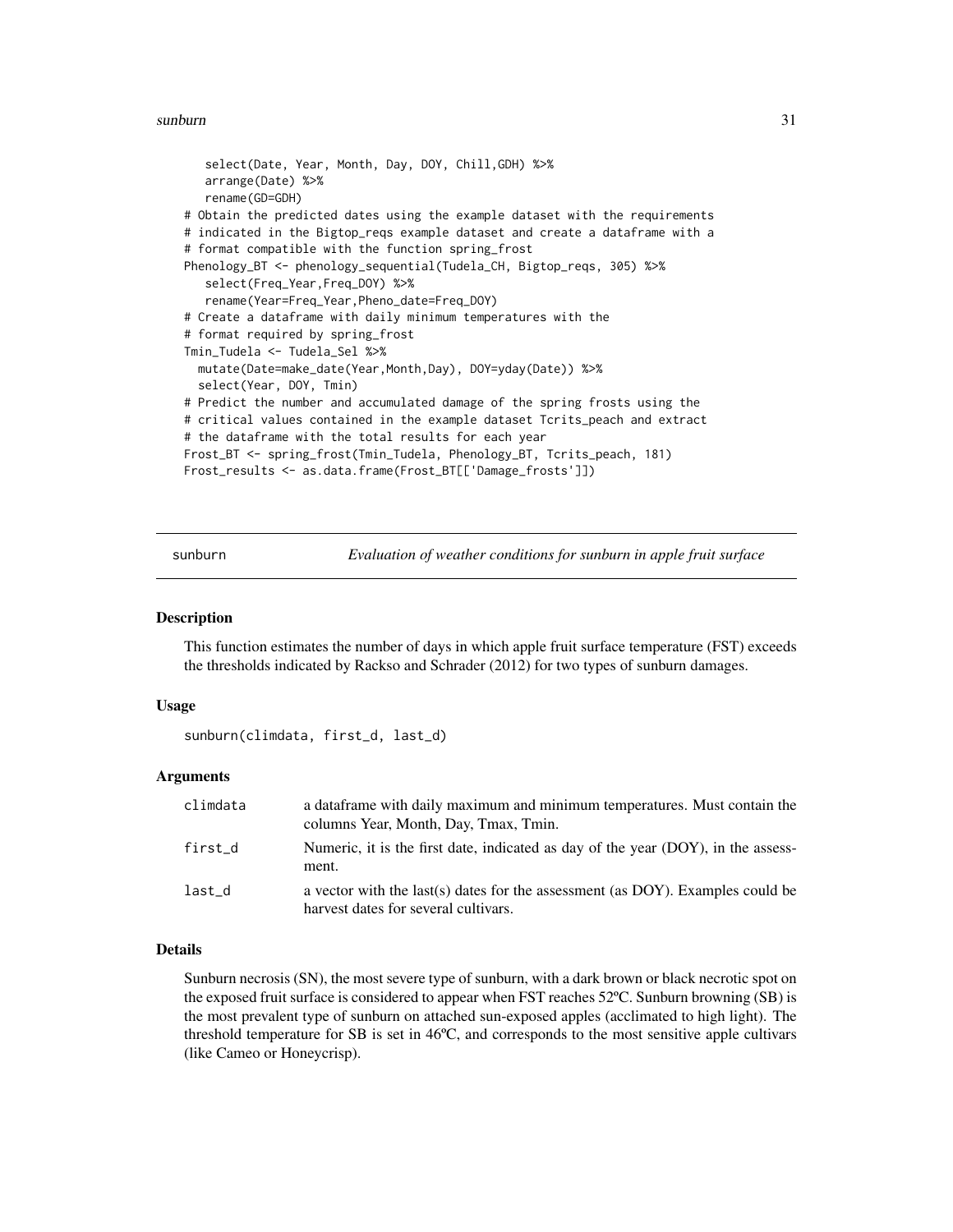<span id="page-31-0"></span>FST is estimated from daily maximum air temperature using the expression proposed by Schrader et al (2003).

#### Value

data frame with the number of days within the assessed period(s). Contains the columns Year, Harvest (values from last\_d), SB\_browning and SB\_necrosis.

#### Author(s)

Carlos Miranda, <carlos.miranda@unavarra.es>

#### References

Rackso J and Schrader LE, 2012. Sunburn of apple fruit: Historical background, recent advances and future perspectives. Critical Reviews in Plant Sciences 31, 455-504.

Schrader L, Zhang J and Sun J, 2003. Environmental stresses that cause sunburn of apple. Acta Horticulturae 618, 397-405.

#### Examples

```
# Create one vector with start date (i.e. hand thinning) and a vector
# with harvest dates to test sunburn risk for several cultivars using.
library(tidyverse)
library(lubridate)
Thinning_d <- 135
Harvest_d <- c(225,245,260)
Sunburn_risk <- sunburn(Tudela_DW,Thinning_d, Harvest_d)
```
Tcrits\_peach *Critical frost temperatures for peach flower buds*

#### **Description**

Critical frost damage temperatures for peach flower buds for the phenological stages between 'bud swelling' (B, 51 in Baggliolini and BBCH scales, respectively) and 'ovary surrounded by dying sepal crown' (I, 72). For use in combination with the example datasets Tudela\_DW and Bigtop\_reqs.

#### Usage

data("Tcrits\_peach")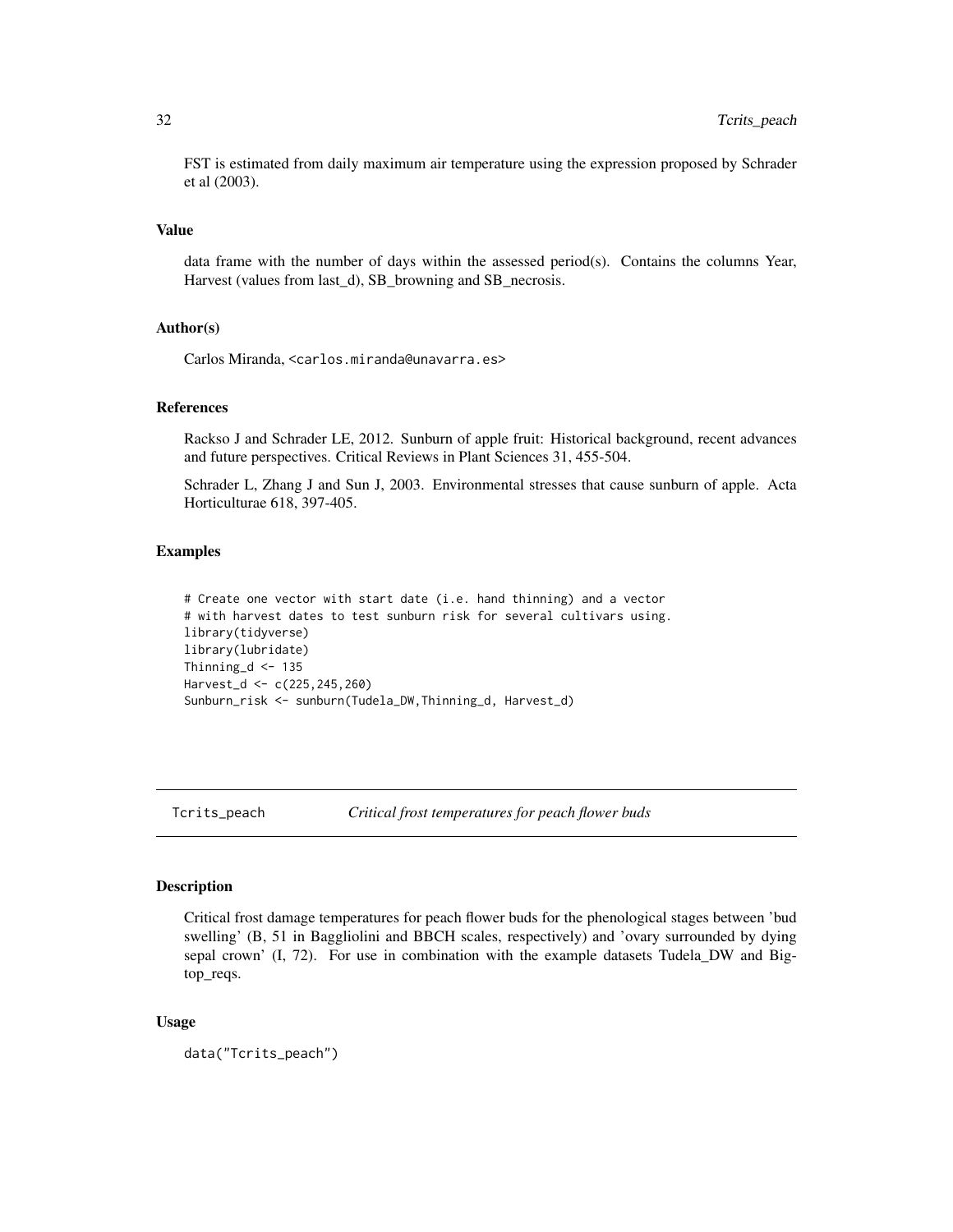#### <span id="page-32-0"></span>Tudela\_DW 33

#### Format

A data frame with 7 observations on the following 2 variables.

LT\_10 a numeric vector, frost temperature causing 10% kill

LT\_90 a numeric vector, frost temperature causing 90% kill

#### Details

The 10% kill and 90% kill imply that 30 minutes at the indicated temperature is expected to cause 10% and 90% kill of the flower buds during the phenological stage. The dataset contains the critical temperatures for the same stages in the example dataset Bigtop\_reqs.

#### Source

Miranda C, Santesteban LG, Royo JB. 2005. Variability in the relationship between frost temperature and injury level for some cultivated Prunus species. HortScience 40:357-361.

Tudela\_DW *Daily weather data from Tudela, Spain*

#### **Description**

Daily weather data (2000-2010) from Tudela, Spain, recorded at the Tudela-Montes de Cierzo automatic weather station by Gobierno de Navarra.

#### Format

A data frame with 4018 observations on the following 11 variables.

Year a numeric vector, the observation year Month a numeric vector, the observation month Day a numeric vector, the observation day Tmax a numeric vector, daily maximum temperature in Celsius Tmin a numeric vector, daily minimum temperature in Celsius RHmax a numeric vector, daily maximum relative humidity in  $%$ RHmin a numeric vector, daily minimum relative humidity in  $%$ Prec a numeric vector, daily rainfall in mm u2med a numeric vector, daily mean wind speed in m s-1 u2max a numeric vector, daily maximum wind speed in m s-1 Rad a numeric vector, daily solar radiation in MJ m-2 day-1

#### Source

http://meteo.navarra.es/estaciones/descargardatos\_estacion.cfm?IDEstacion=36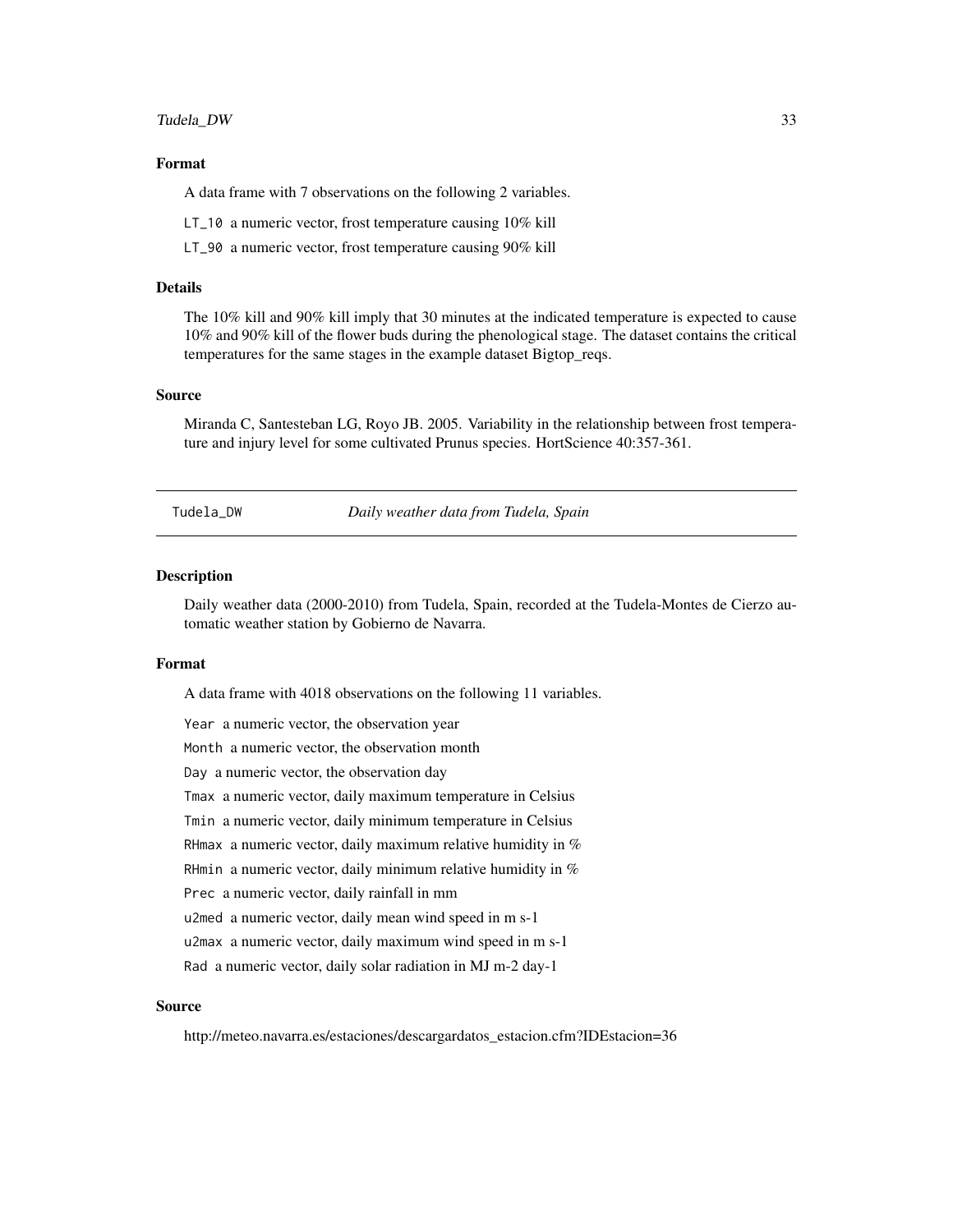<span id="page-33-0"></span>

#### Description

The function estimates the risk of wind-induced abrasion injuries (wind scab) on fruit skin during the sensitive periods of the species. This function estimates as risky the daily hours with 'moderate breeze' wind (equal or above 5.5 m s-1 in the Beaufort scale) or stronger, estimated from a dataset with daily wind speeds.

#### Usage

wind\_scab(climdata, fendata)

#### Arguments

| climdata | a dataframe with daily wind speed data. Required columns are Year, Month,<br>Day, u2med. u2max is optional.                                                                                                                                                                                                                                                                                                             |
|----------|-------------------------------------------------------------------------------------------------------------------------------------------------------------------------------------------------------------------------------------------------------------------------------------------------------------------------------------------------------------------------------------------------------------------------|
| fendata  | a data frame which can contain early fruit growth and harvest dates. Start of<br>initial growth (Start_ing) and end of initial growth (End_ing) dates are used to<br>assess for early wind-induced abrasion risk and harvest dates (Harvest) are used<br>for late (pre-harvest) abrasion risks. Must contain the column Year, and can<br>contain either Start_ing and End_ing or Harvest columns, or the three of them. |

#### Details

Hourly wind speeds from daily values are computed using the formulas proposed by (Guo et al, 2016), using mean daily values (u2med, required) and maximum ones (u2max, optional). If only mean wind values are available, the function uses a modified version of the Guo formula, so that the maximum values are obtained in daytime hours.

Sensitive periods for wind scab in plums or nectarines correspond to the early stages of fruit growth, usually the first three weeks after full bloom (Michailides et al 1992, Michailides and Morgan 1992), mainly due to persistent leaf brushing on fruit skin between the stages '8-mm fruit' and '20-mm fruit'. A second sensitive period for cherries, plums, peaches and nectarines is pre-harvest (30 days prior to that), due to persistent friction against branches. The function allows to set both periods or only one of them.

#### Value

data frame with the columns Year, Day\_s, Day\_e, WA\_efg (accumulated hours with u2>5.5 m s-1 on early fruit growth stage), Day\_h, WA\_bh (accumulated hours with u2>5.5 m s-1 on the month before harvest).

#### Author(s)

Carlos Miranda, <carlos.miranda@unavarra.es>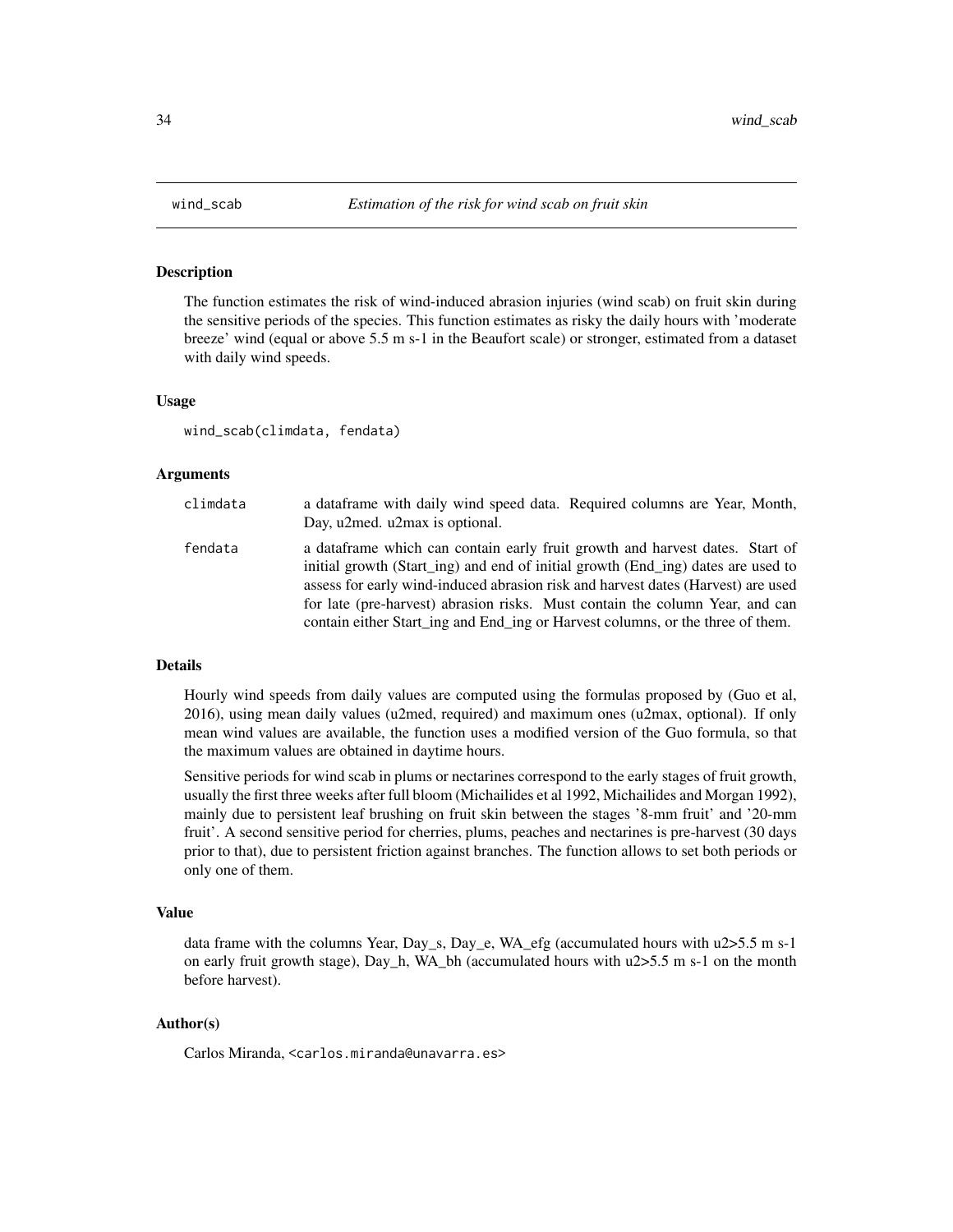#### wind\_scab 35

#### References

Guo Z, Chang C, Wang R, 2016. A novel method to downscale daily wind statistics to hourly wind data for wind erosion modelling. In: Bian F., Xie Y. (eds) Geo-Informatics in Resource Management and Sustainable Ecosystem. GRMSE 2015. Communications in Computer and Information Science, vol 569. Springer, Berlin, Heidelberg

Michailides TJ, Morgan DP, Ramirez HT and Giacolini EL, 1992. Determination of the period when prunes are prone to development of russet scab and elucidation of the mechanism by which captan controls russet scab. California dried plum board research reports 1992, 157-175.

Michailides TJ and Morgan DP, 1992. Development of wind scab and predisposition of french prune fruits to preharvest and postharvest fungal decay by wind scab and russet scab.California dried plum board research reports 1992, 149-156.

#### Examples

```
# Select the appropiate columns from the example Dates_BT dataset
# and estimate wind scab risk for Big Top nectarine in Tudela using
# the example weather dataset Tudela_DW
library(tidyverse)
library(lubridate)
Growth_BT <- Dates_BT %>% select(Year, Start_ing, End_ing, Harvest)
WindRisk_BT <- wind_scab(Tudela_DW, Growth_BT)
```